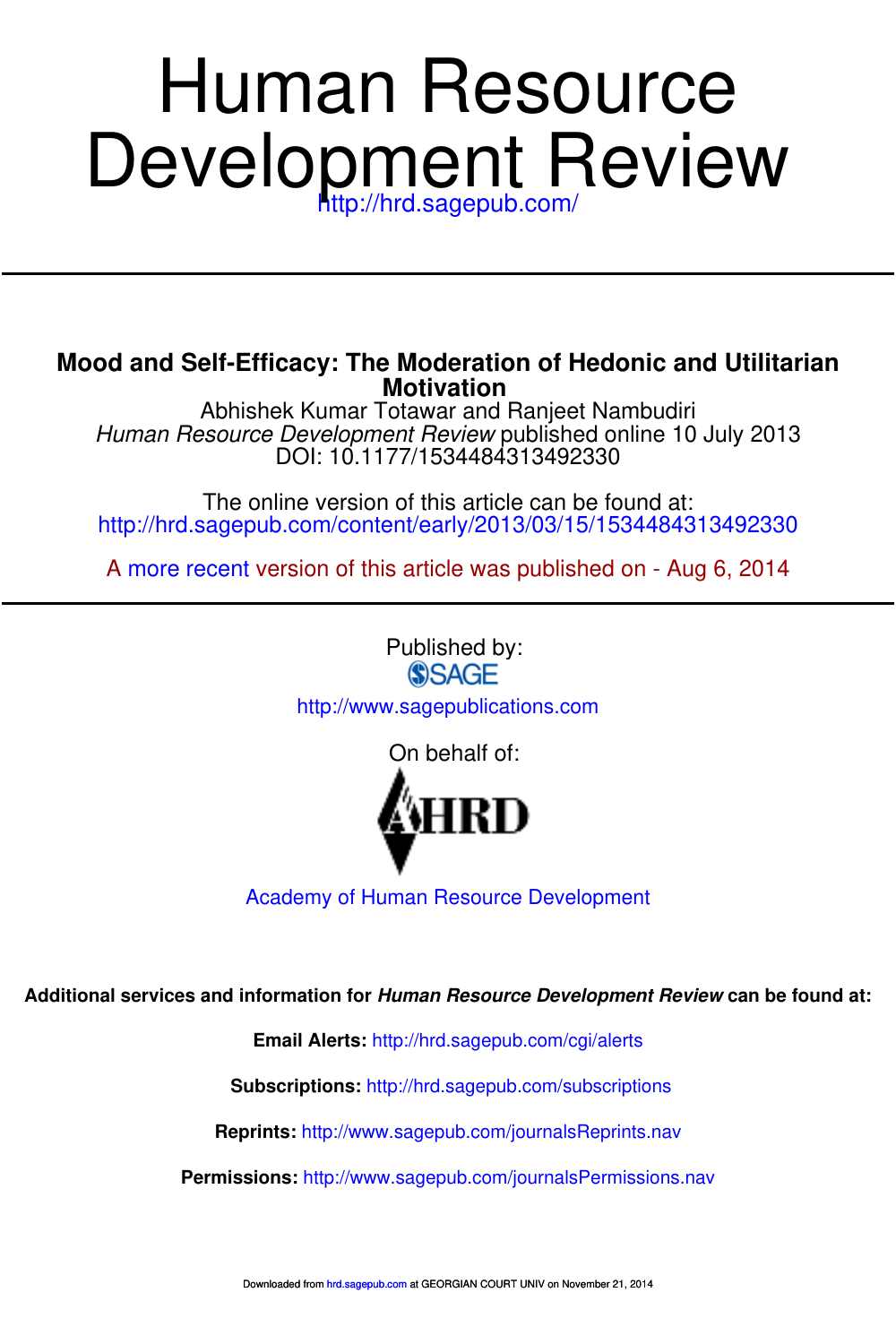What is This? >> OnlineFirst Version of Record - Jul 10, 2013 Version of Record - Aug 6, 2014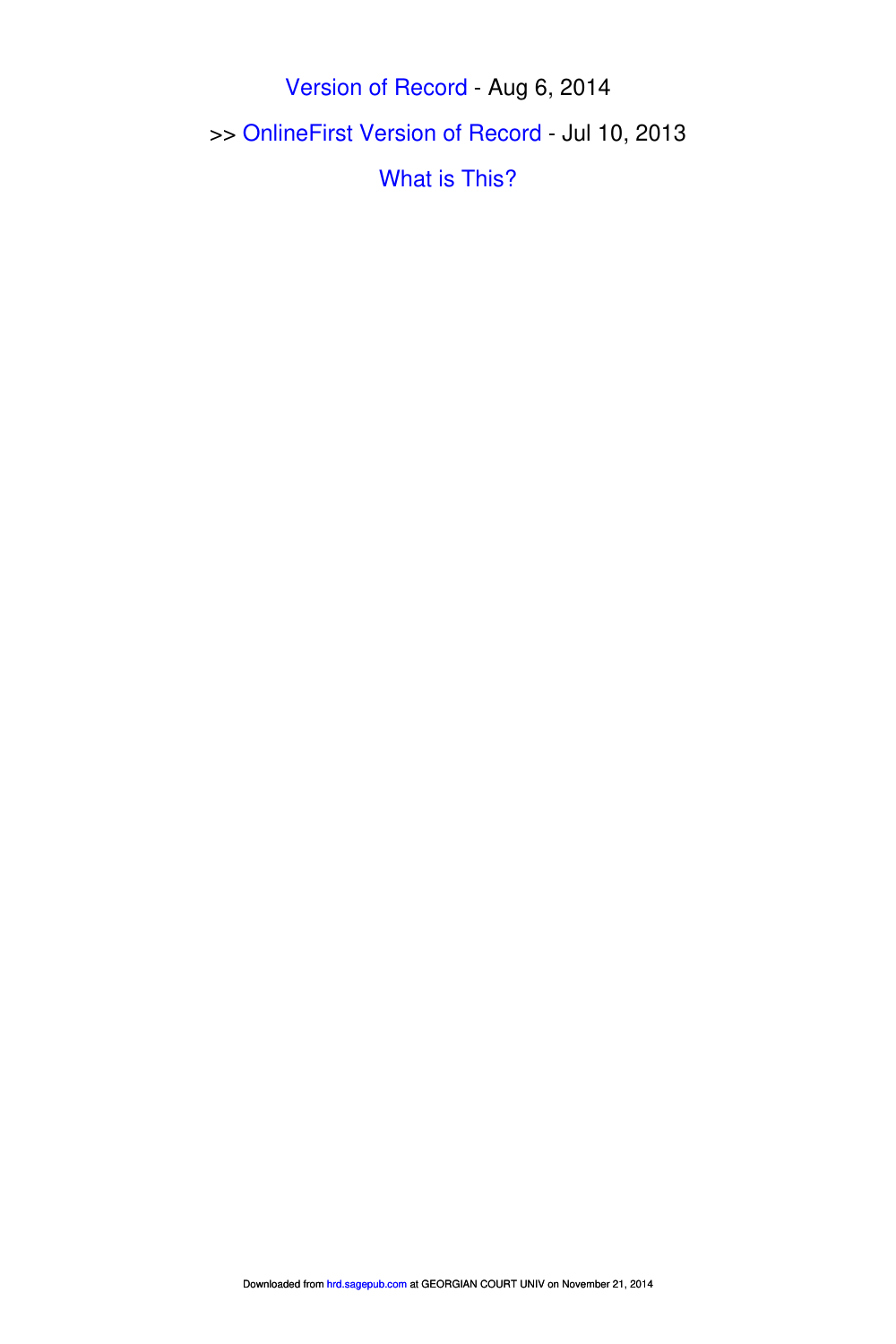## **Mood and Self-Efficacy: The Moderation of Hedonic and Utilitarian Motivation**

Human Resource Development Review  $XX(X)$  1–22 © 2013 SAGE Publications Reprints and permissions: sagepub.com/journalsPermissions.nav DOI: 10.1177/1534484313492330 hrd.sagepub.com



## **Abhishek Kumar Totawar<sup>1</sup> and Ranjeet Nambudiri<sup>2</sup>**

### **Abstract**

The relationship between an individuals' mood and perceived self-efficacy (SE) has been of fundamental interest for organizational researchers. However, the causality of this relationship has not been agreed upon in existing research. While one set of studies propose that mood influences SE the contrasting view contends that this relationship is not significant. The article presents a conceptual model on the relationship between mood and SE, positioning hedonic and utilitarian motivation as moderators of this relationship. The literature concerning these constructs is reviewed and linkages between them are examined. A four-quadrant framework delineating the impact of hedonic and utilitarian motivation on the relationship between mood and SE is proposed. Propositions are built around this framework and implications for human resource development are discussed.

## **Keywords**

emotion in organizations, motivation, self-efficacy, work motivation, organizational behavior

Do people feel more capable and efficient when they are in a good mood than when they experience a bad or negative mood state? It seems intuitively fair to assume an affirmative answer to this question. Besides when individuals are in their induced state of mood, for instance, under the effect of alcohol or any drug, they are likely to have a feeling of an inflated self and believe that they can do anything merely because they are in a positive mood state. In clinical population, experiencing delusion of grandeur

1 Indian Institute of Management Tiruchirapalli, Tiruchirapalli, India 2 Indian Institute of Management Indore, Indore, India

**Corresponding Author:**

Abhishek Kumar Totawar, Indian Institute of Management Tiruchirapalli, NIT Campus (Post), Thanjavore Main Road, Thuvakudi, Tiruchirapalli 620015 (T.N.), India. Email: f09abhishek@iimidr.ac.in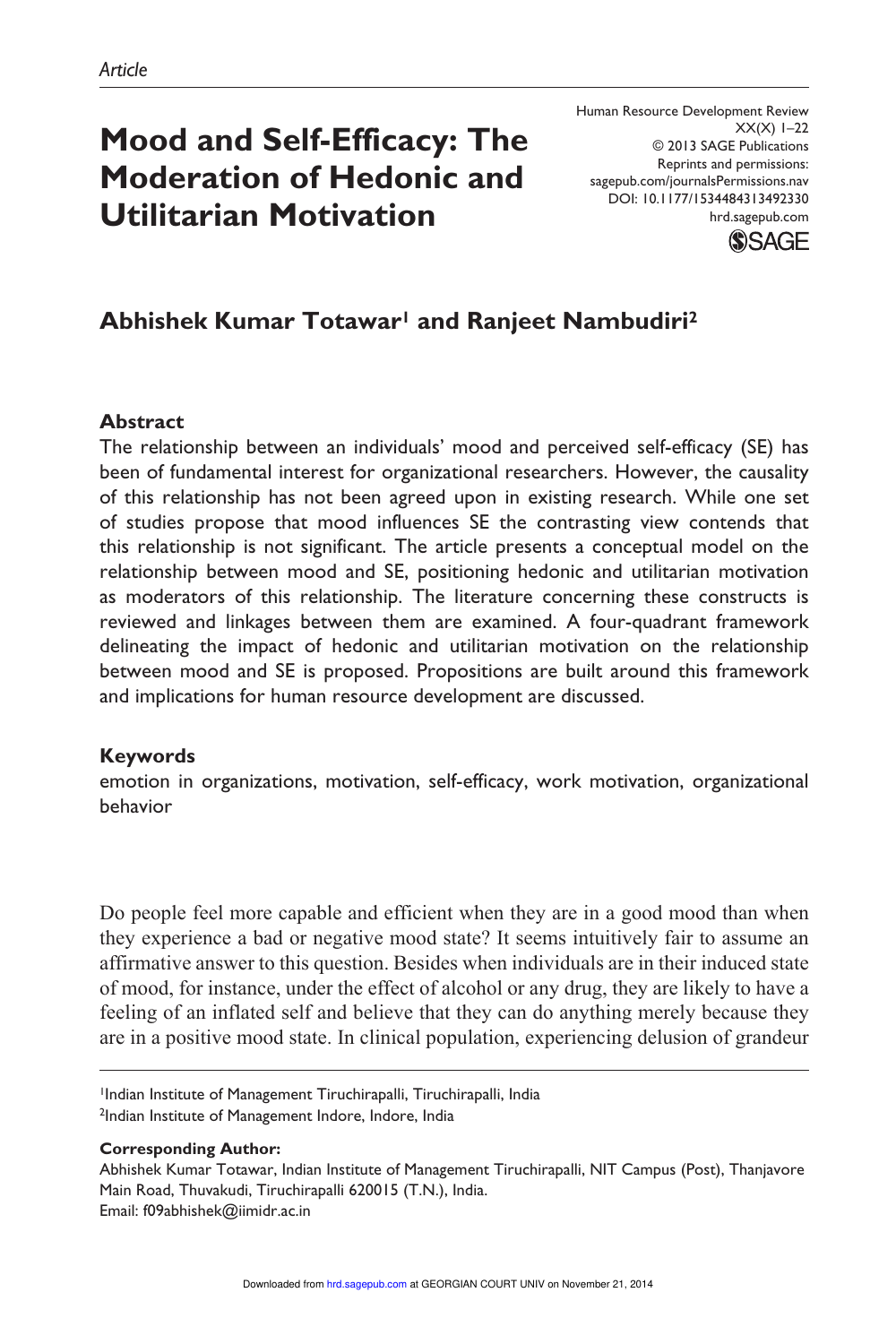is an example of the effect of positive mood on one's own capabilities and status (Kavanagh & Bower, 1985). Depressed people are known to become self-critical and have a negative opinion about themselves (Beck, 1976). Similarly, an alcohol induced person who is in a negative mood state, would feel strikingly low and believe that he/ she has extremely low abilities.

The relation between emotions and performance has been well-researched in the organizational context (Ashkanasy, 2004; Chavez & Méndez, 2008; Chi, Grandey, Diamond, & Krimmel, 2011; McColl-Kennedy & Anderson, 2002; Murray, Muscatell, & Kensinger, 2011; Newman, Joseph, & MacCann, 2010; Spence & Goldstein, 1961; Van Kleef, Homan, Beersma, & van Knippenberg, 2010). Varying levels of performance are significantly affected by the individual's perception of self-efficacy (SE), defined as one's own judgments of his / her capabilities to organize and execute courses of action required to attain designated types of performances (Bandura, 1982; Bandura, Reese, & Adams, 1982; Gist, 1987). Few studies have explored the linkages between mood and perceived SE of an individual (Cervone, Kopp, Schaumann, & Scott, 1994; Kavanagh & Bower, 1985). Like emotion, mood is also an affective state, and often the two terms are sometimes used interchangeably.

One of the strategies to enhance organizational performance is conducting research aimed at better understanding the capacities of its organizational members. A step further in this process would be that employees' should believe in their capabilities; such belief of an individual about the ability to successfully perform on a particular task is defined as SE. The study of SE is important, given that researchers have shown that SE judgments predict achievement even more closely than past performance of the same activity (Bandura, Adams, Hardy, & Howells, 1980; Bandura & Schunk, 1981). Besides this, effects of mood on SE have significant practical importance, as studies have also shown that emotional arousal that might interfere with performance is much less when efficacy is high than when it is low (Bandura et al., 1982).

More importantly, in an organizational context SE is seen as a generic concept that readily influences other organizationally relevant variables; performance being one such significant aspect (Bandura, 1982; Gist, Schwoerer, Rosen, 1989; Stajkovic & Luthans, 1998). Given this causal relation between SE and performance, we promulgate that the present study of SE shall have useful implications for human resources development. For instance, managers if they know that SE essentially precedes an employees' performance, then the latter can be enhanced by addressing the set of variables that contribute to SE. Our scholarship for proposing performance as an implication of the study of SE is rooted in the "expectancy" component of the expectancy theory of work motivation (VIE) and is seen to be linked to expectancy (Gist & Mitchell, 1992). The VIE theory describes work motivation as a function of expectancy, instrumentality, and valence (Behling & Starke, 1973; Mitchell, 1974; Vroom, 1964); here *expectancy* is the belief that one's effort will result in the attainment of desired performance outcome; *instrumentality* is the degree to which the person sees this performance outcome as leading to the attainment of outcome of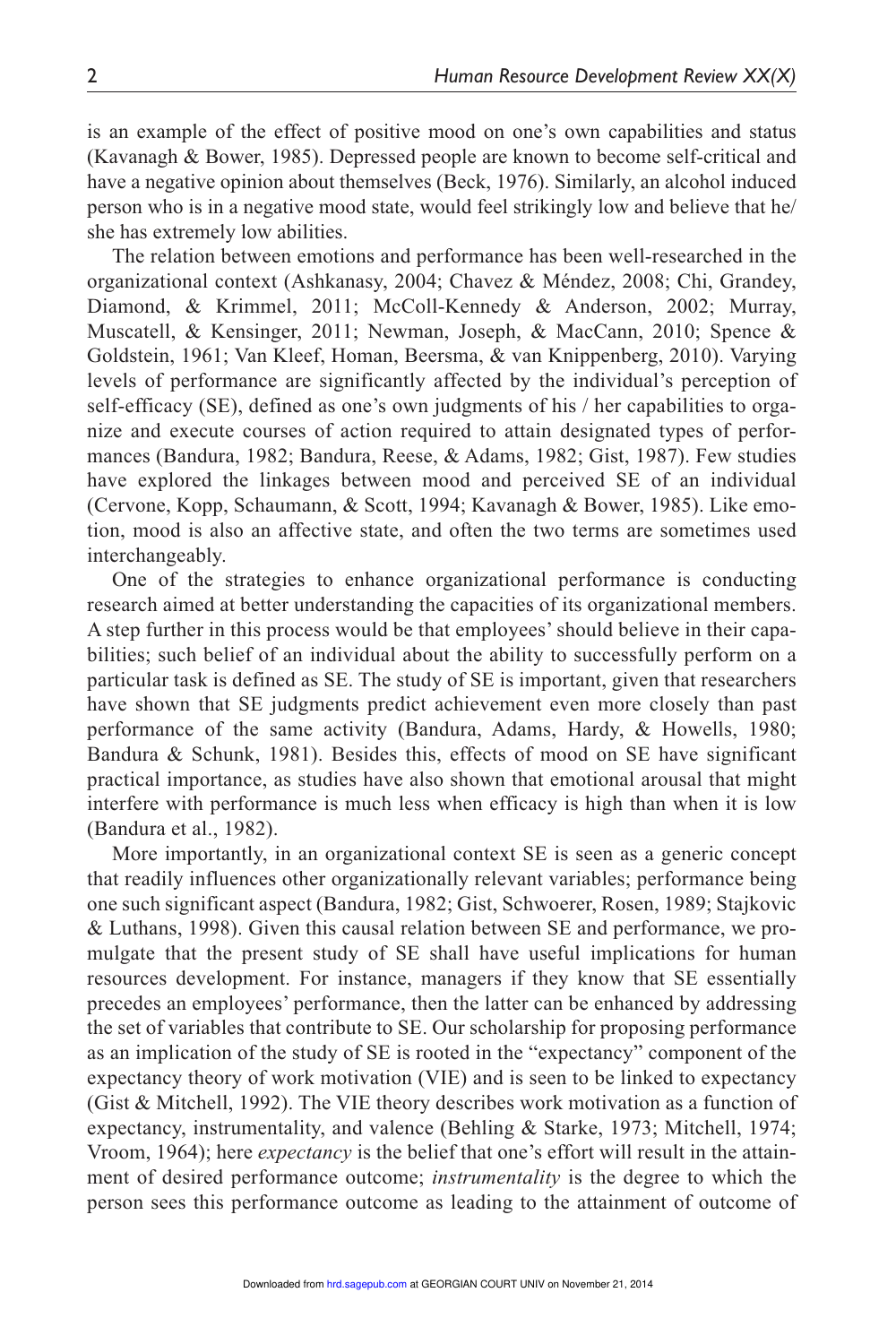interest; and *valence* is the degree of value an individual places on this outcome of interest (Behling & Starke, 1973; Mitchell, 1974; Vroom, 1964). We can clearly see SE as a precedent of the expectancy component, as SE is an individual's belief about his/her ability to perform on various tasks (Bandura, 1977; Baron, 2001) and expectancy is belief that efforts will lead to desired performance goals. Hence, this explains the translation of 'belief about ability' into 'belief about efforts'. Such implicit linkage between SE and performance gives us a strong reason to study individual's SE. We propose SE as a function of an individual's mood state and the nature of task motivation.

The purpose of this article is to explore the linkage between mood and SE and in attempting to do so, an alternate view is presented by introducing the role of hedonic and utilitarian motivation as a moderator of the relationship between mood and selfefficacy. Towards a more nuanced understanding of the mood and SE relationship, we first review the available literature and then identify the effect of an individual's hedonic and utilitarian motivation on this relationship. To explain this moderation effect a four-quadrant conceptualization is offered.

The proposed framework seems extremely relevant in the present era, where "knowledge is considered as the main source of competitive advantage" (Nonaka, 1991) and also for the modern enterprise structure (Šajeva, 2007). Knowledge is a resource that is embedded in the minds of individuals and is drawn from cognition and insight (Amar, 2004). This article focuses on the characteristics and the factors that are important in motivating an employee. Since the exact categorization of motivating factors into hedonic and utilitarian does not seem to be available in extant literature, therefore this is done by mapping the factors that motivate an employee with those that differentiate hedonic and utilitarian motives of a task.

Before we progress further to present the literature review and the argument for our proposed framework, it would be relevant to throw light on what necessary implications it shall bring forth for the domain of human resource development and for practicing managers. This section garners significance also because it spotlights the broader objective of studying the identified variables from the perspective of development of the human capital in organizations. First, as the major proposition of this study, we shall argue that assignment of tasks according to the employees' identified nature of task motivation renders a significant tool in the hands of a manager. Such control can be exercised to influence employees' SE when in situations the organization ought to have almost no influence over employees' mood state (e.g., family matters, physical illness, etc).

Second, by means of the proposed framework we emphasize on a specific categorization of the nature of task motivation. Unlike other popular categorizations, hedonic and utilitarian concepts of human motivation have a simplistic understanding from a managers' perspective. For instance, now mere unidimensional identification of tasks into pleasure/interest (i.e., hedonic) or utility driven (i.e., utilitarian), makes the job for a practicing manager quite easy. He/she can now use this understanding to selectively assign the appropriate task to the employees', depending on their nature of task motivation.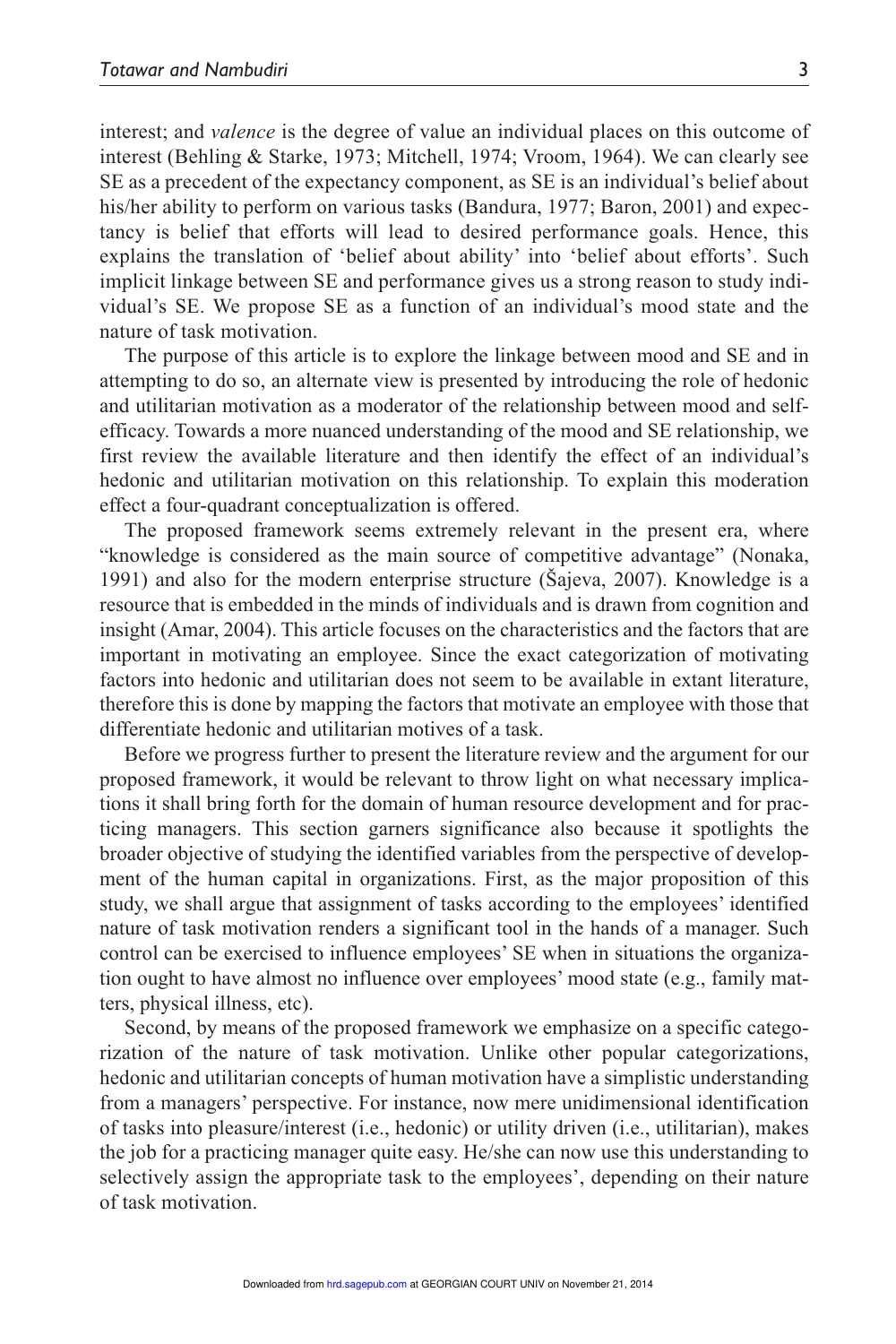Third, although we know that the mood state of an employee cannot be readily controlled, nonetheless, organizations can apply structural measures in the routine work environment which are capable of artificially inducing good mood. Such structural changes may focus on creating an ambience that can induce good mood states.

## **Theoretical Background**

## *Defining Mood in Relation to Affect and Emotion*

While describing an emotional situation generally three terms are used commonly and interchangeably, namely, mood, affect, and emotion (Baas, De Dreu, & Nijstad, 2008). "Affect" is a broad term, referring to a "subjective feeling state" that incorporates long-lasting mood states, such as cheerfulness or depression, as well as more specific ones, such as happiness or anger (Frijda, 1993). "Mood" and "emotion" are generally seen as subtypes of affect (Baas et al., 2008), where emotion is more strongly directed toward a specific stimulus—be it a person, an object, or an event (Frijda, 1993). For example, a person might be discontented because he/she is not able to complete an assignment on time or a person might be angry because of a traffic jam. In contrast, moods lack this quality of object directedness (Baas et al., 2008); "a person in an irritable mood is not necessarily angry about anything in particular—he/she is just generally grumpy" (Parrott, 2001).

Thus, mood is a relatively lasting emotional state (Morgan, King, Weisz, & Schopler, 1993) and differs from emotion in the sense that, mood is less specific, less intense, and less likely to be triggered by a particular stimulus or event (Batson, Shaw, & Oleson, 1992; Chavez & Méndez, 2008; McGeer & McGeer, 1980). Like emotion, mood is also an affective state (Baas et al., 2008).

Thus, mood states generally have either a positive or a negative valence, for instance, being in a state of good or bad mood. Some mood states have a positive tone (e.g., happy, cheerful, relaxed) and others have a negative tone (e.g., anger, anxiety, sadness). These two bipolar valences (also called as factors in case of positive and negative affect) have been identified on the basis of two major dimensions of mood (Watson & Tellegen, 1985). Studies have identified these as: pleasantness– unpleasantness (terms such as *happy, enthusiastic, content* vs. *afraid, upset, sad)* and degree of arousal or activation *(excited, astonished, tense* vs. *relaxed, sleepy*, Watson & Tellegen, 1985). Thus, positive mood state is a function of a moderate level of pleasantness and arousal and negative mood state is a function of moderate level of unpleasantness and arousal. Further, recent studies have identified two subdimensions—valence (positive or negative) and tone (activated or deactivated, Baas et al., 2008; Heller, 1993). Some mood states are positive in tone and deactivating (e.g. calm, relaxed), whereas others are positive in tone or valence yet activating (e.g., happy, elated). Likewise, some mood states are negative in tone and deactivating (e.g., sad, depressed), whereas others are negative in tone and activating (e.g., anger, fear, Baas et al., 2008; Heller, 1993).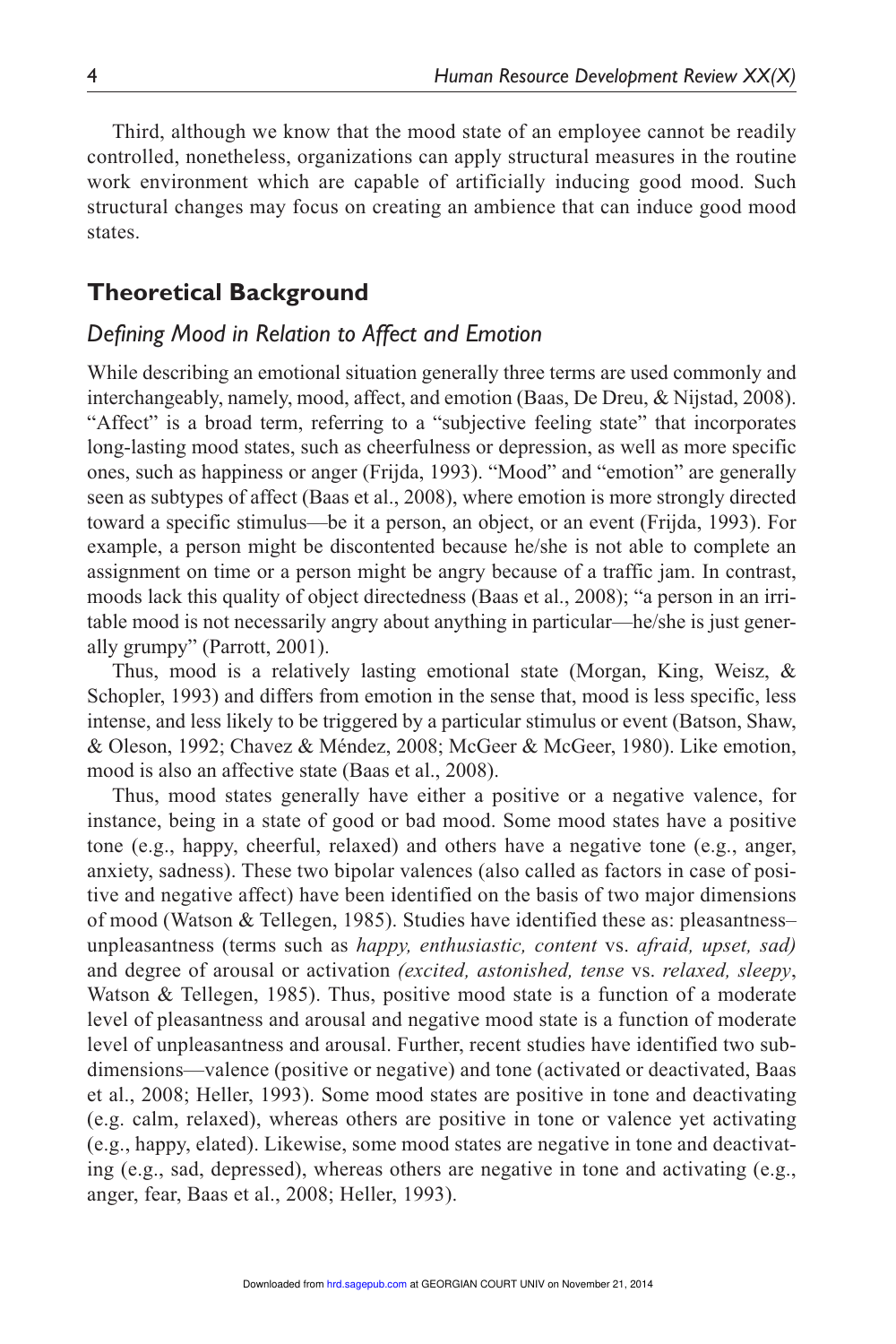## *Self-Efficacy*

Among the mechanisms of human agency, none is more central or pervasive than beliefs of personal efficacy (Bandura & Locke, 2003). SE beliefs regulate human functioning through cognitive, motivational, affective, and decisional processes (Bandura, 1982). Why study SE as an organizational outcome? The answer lies in the SE theory, which maintains that, self-referent thinking is the fundamental factor of perceived control (Cervone, 2000). In similar context, it is argued that, despite whatever individuals evaluate the causes of previous action-outcomes (Peterson & Seligman, 1984), it is unlikely that they would act if they are doubtful of their own capacity to act on a requisite task.

SE is an individual's expectation concerning his/her ability to perform various tasks (Baron, 2001). Simply put, it is an individual's belief that he/she can exhibit some behavior or perform a task successfully (Baron, 2001). SE is an important aspect of human behavior. It is so because unless people believe that their actions can produce the outcomes they desire, they have little incentive to act (Bandura, 1982). SE as described by Bandura was related to performance, but is not an aspect of personality (Baron, 2001) and therefore we can say that it is not something that is "hard wired" and thus can vary in accordance to situations, tasks, and contexts. But such generalized beliefs about task-related capabilities are stable over time (Baron, 2001).

SE mechanism can have wide explanatory power with respect to outcome variables (Bandura, 1982). Efficacy expectations are distinguished from response–outcome expectancies. An outcome expectancy is defined as a person's estimate that a given behavior will lead to certain outcomes, whereas, an efficacy expectation is the conviction that one can successfully execute the behavior required to produce the outcomes (Bandura, 1977). Efficacy expectations determine how much effort people will expend and how long they will persist in the face of obstacles and adverse experiences. The stronger is the perceived SE, the more active and strong would be the efforts.

Three dimensions of efficacy expectations have been identified in the literature (Bandura, 1977); these are magnitude, generality, and strength. Magnitude of efficacy expectations indicates that tasks with varying difficulty levels have varying efficacy expectations. Generality means that some experiences create circumscribed mastery expectations while others instill a more generalized sense of efficacy. Strength means that weak expectations are easily extinguishable by disconfirming experiences while expectations of mastery will have strong efficacy (Bandura, 1977).

According to the social learning analysis by Bandura (1977) there are four broad sources of SE: performance accomplishment, vicarious experience, verbal persuasion, and physiological states. *Performance accomplishment* is based on personal mastery experiences, which is raised by success and lowered by failures. Besides this, it is partly dependent on the timing and the total pattern of experiences in which the failures occur. *Vicarious experience* stems from watching others perform similar kinds of action. For instance, seeing others persist in adverse conditions can generate expectations in observers that they too can succeed if they intensify and persist in their efforts. *Verbal persuasion* is led through suggestion, feedback, and verbal appraisal from others;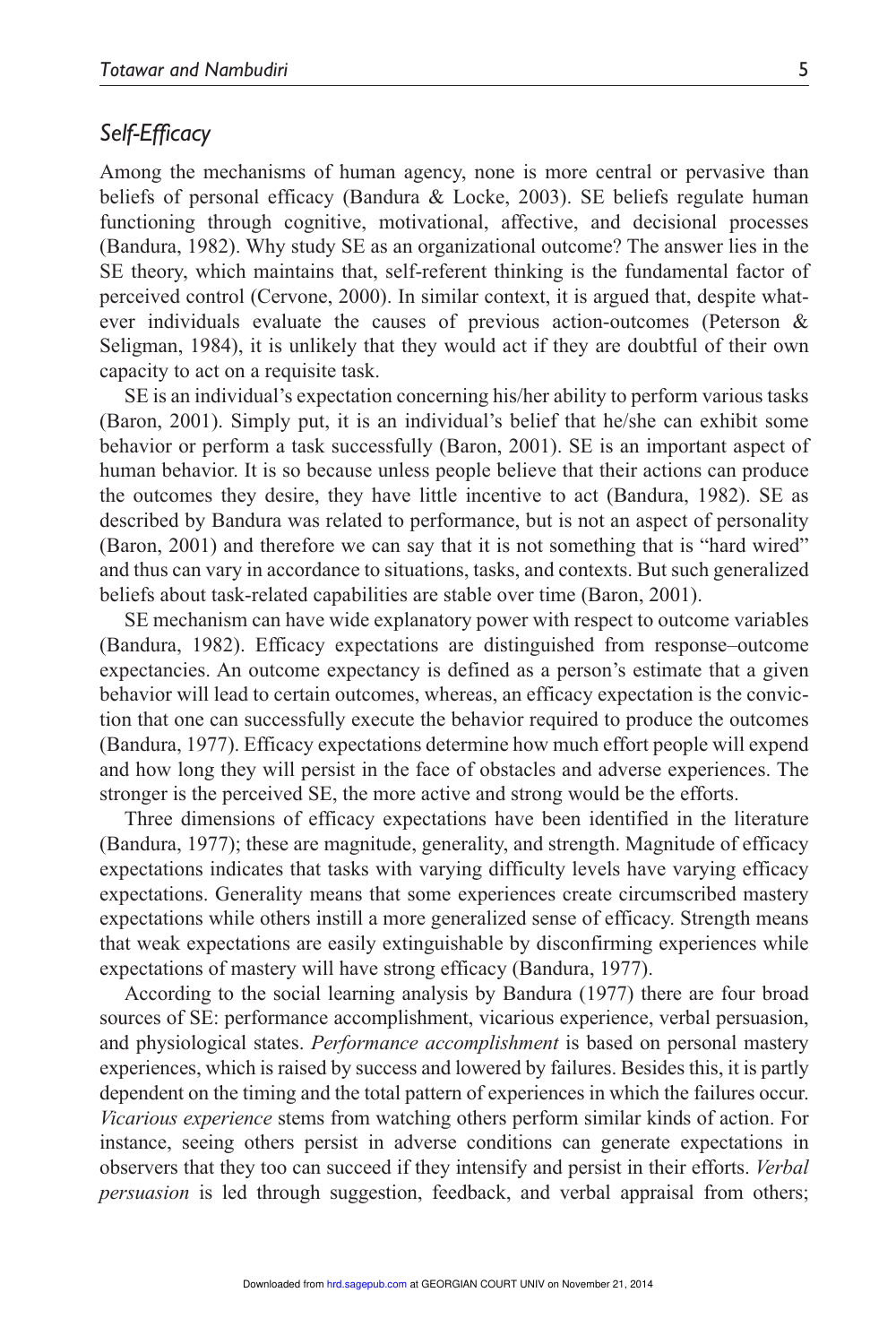though efficacy expectations induced in this manner are likely to be weaker than those arising from one's own accomplishments because they do not provide an authentic experiential base. *Emotional arousal* as a source of SE generally stems from any context or situation that elicits a certain level of emotional arousal; depending on the circumstances this might have informative value concerning personal competency.

## *Hedonic and Utilitarian Motivation*

The concept of motivation has always been an area of great interest for researchers dealing with human behavior. Literature on this subject provides us with different context-based definitions, but the gist of all such definitions is that motivation is a driving force and psychologists have defined it as an internal process that activates, guides, and maintains a behavior over time (Baron, 2001; Zimbardo, 1998).

There are different views about the forms and conceptualization of motivation. The most popular version is that of intrinsic and extrinsic motivation, the original conceptualization of which was proposed by (Deci, 1976). Intrinsic motivation gives immediate need satisfaction and an intrinsically motivated act is valued for its own sake and appears to be self-sustaining (Deci, 1976). Extrinsic motivation allows individuals to satisfy their needs indirectly by obtaining additional resources (e.g., money, promotion, and other nonfinancial resources, Lam & Lambermont-Ford, 2010). Contemporary to Deci's (1976) view is that of Staw (1976) who offers two components depending on whether the value derived is intrinsic (hedonic) or extrinsic (utilitarian, Staw, 1976). Against this general view of the two-component conceptualization of motivation as intrinsic and extrinsic, the literature also presents a three-component taxonomy of motivation (Lam & Lambermont-Ford, 2010; Lindenberg, 2001) where hedonic motivation is considered as the third component. Lindenberg (2001) has proposed that there are three basic frames of motivation: hedonic (linked to the goal to "feel better"), a normative frame (linked to the goal to act appropriately), and the gain frame (linked to the goal in anticipation of some gain and improve one's resources). He has further said that, hedonic and normative are two forms of intrinsic motivation (Lindenberg, 2001). Using the same conceptualization in the context of knowledge management Lam and Lambermont-Ford (2010) have conceptualized hedonic as the third component in addition to intrinsic and utilitarian.

Likewise Kruglanski et al. (2000) has suggested a similar conceptualization of motivation as "locomotion" and "assessment." Individuals who are high on the locomotion dimension have an inherent attribute simply to "move"; and activities of high (vs. low) locomotors are motivated intrinsically (Kruglanski et al., 2000). In contrast, assessment refers to a determination of the rate, amount, size, value, or importance of something (Kruglanski et al., 2000). Thus, there is an independent assessment of the current and end state of utility of performing a particular task; which means if this has value then it would create motivation. Unlike the locomotion dimension, assessment will be positively related to extrinsic task motivation. This categorization may be seen as parallel to hedonic and utilitarian task motivation. Further, it is also suggested that, the same stimulus/task can function as intrinsic as well as extrinsic source of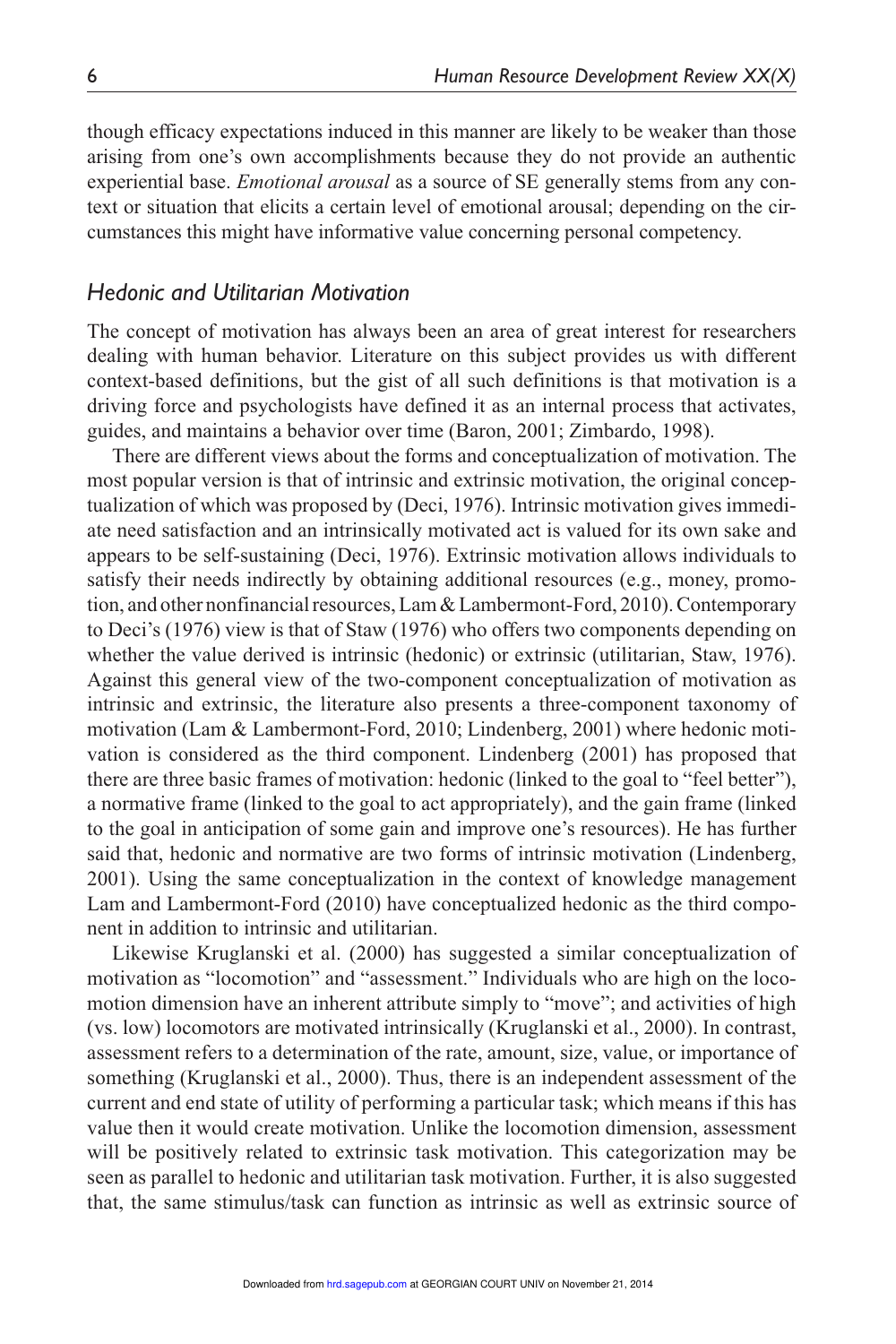motivation; i.e., it can be both content as well as the consequence of a particular task (Kruglanski et al., 1975).

This stream of classification, as hedonic and utilitarian motivation, has emerged from the study of shopping and buying behavior in marketing (Babin et al., 1994; Childers et al., 2001; Chitturi et al., 2008; Kivetz, 2000; Okada, 2005). Hedonic consumption connotes to those facets of consumer behavior that pertain to the multisensory, fantasy, and emotive aspects of one's experience with the product (Hirschman & Holbrook, 1982) and utilitarian consumption is motivated by functional needs and typically involves products that are considered practical or necessary (O'Curry & Strahilevitz, 2001).

For the purpose of this review, the two-component conceptualization of motivation as hedonic and utilitarian has been used. If a task is said to be driven by its "functional utility" then such driving force is referred to as utilitarian motivation. In contrast, when a task is driven by "enjoyment or pleasure" such driving force is referred to as hedonic motivation (Childers et al., 2001). Thus, different words can be attached to these two components of motivation—hedonic (e.g., pleasure giving, enjoyment) and utilitarian (e.g., utility, functionality).

Hedonic or intrinsically motivated behaviors are carried out because such behaviors themselves have an appeal or are enjoyable (McReynolds, 1971); that is, a software engineer gains pleasure from the process of designing a software program rather than from the end product itself. Furthermore, intrinsically motivated behaviors may be self-sustained without any external inducement (Childers et al., 2001; Pollach, 2011). Extrinsically motivated behavior (driven by a utilitarian motive) provides satisfaction that is not inherent on engagement in the behavior per se, but rather is derived from the achievement of a goal that is external to the behavior itself (Childers et al., 2001; Pollach, 2011). For example, a newly recruited software engineer who is posted on a very routinized job, like coding, might not be interested in the process of the job rather has an extrinsic motive to complete the assigned task in order to receive positive performance reviews.

## *Mood and Self-Efficacy: The Need for a More Clarified Relationship*

The two concepts of mood and SE are so strongly linked that the latter is even conceptualized to subsume the former as one of its variables (Bandura, 1982). Kavanagh  $\&$ Bower (1985) have demonstrated that manipulation of mood results in higher SE for positive mood and lower for negative mood. Mood can be influenced by a variety of events that may be task related (Russell & McAulley, 1986) or even unrelated (Gist & Mitchell, 1992). Besides this, out of a variety of factors that influence SE, mood is one such significant intraorganismic factor (Gist & Mitchell, 1992).

Broadly classifying, the literature provides two contrasting views about the relationship between mood and SE. The first view concludes that, mood influences the perceptions about one's SE (Baron, 1990; Johnson & Tversky, 1983; Kavanagh & Bower, 1985; Masters & Furman, 1976; Salovey & Birnbaum, 1989; Wright & Mischel, 1982). Second view proposes that mood has no effect on levels of perceived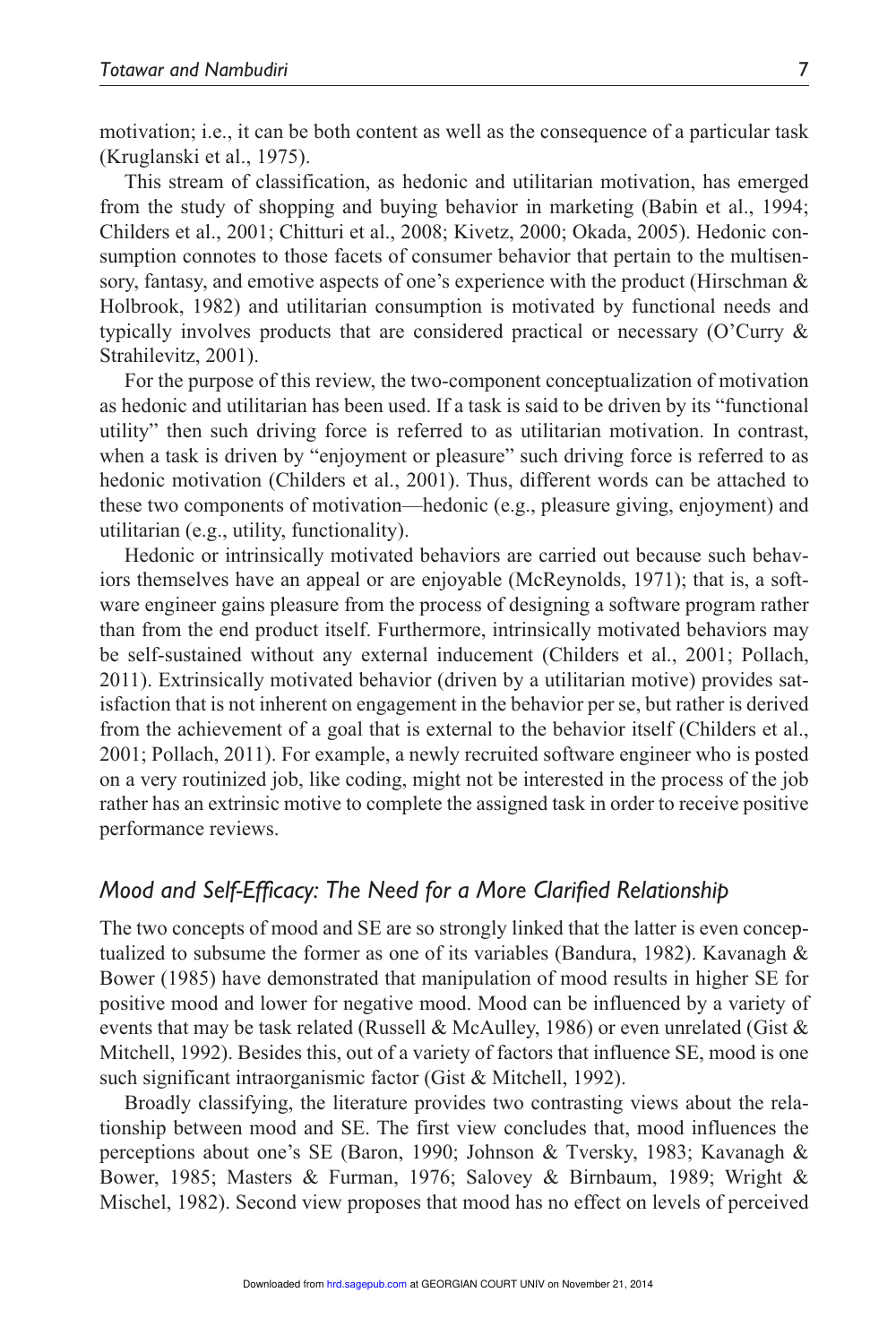SE (Cervone, 2000; Cervone et al., 1994; Cunningham, 1988; Kavanagh & Hausfeld, 1986). In a similar pattern, Cervone (2000) has also concluded from the literature that, some studies support the notion that mood influences SE, however, the overall data are mixed (Cervone, 2000). Further, in a series of different studies (Cervone et al., 1994) by the same author and his colleagues, they concluded that, "we find absolutely no evidence that transient moods influence SE judgments" (Cervone, 2000, p. 44) Thus, the available literature regarding the relationship between mood state and perceived SE remains conflicting, demanding further exploration.

From the studies cited above it seems that the literature is silent about the role of task motivation in the influence of mood on SE. We utilize this opportunity to argue and propose an advanced understanding of the causal influence of mood on SE; and further endorse that the nature of task motivation will moderate this relationship. Addressing this, a four-quadrant framework is proposed in the next section which argues that task motivation moderates this relationship.

## **Mood, Motivation, and Self-Efficacy: The Four-Quadrant Framework**

Mood may affect SE perceptions by influencing the type of information that comes to mind when individuals appraise their capabilities (Cervone et al., 1994). However, actual performance might be a function of other innumerable personal and situational variables (Cervone, 1989; Cervone & Peake, 1986). Thus, it is rightly contended that an individual's judgments about his or her SE may be based on relatively small amount of information that he/she recalls most readily, or is best available (MacLeod  $& \text{ Campbell}$ , 1992; Schwarz, Bless, Strack, Klumpp, Rittenauer-Schatka, & Simons, 1991). Further to this the individual is most likely to pay more heed to positive information in case of positive mood state and vice-versa. Hence, it has been noted that "affective states that prime positive or negative self-relevant information will then exert a mood-congruent influence on perceived self-efficacy" (Cervone et al., 1994).

## *Informational Properties of Mood*

On the basis of safety-signal and cognitive-tuning approaches, it has been argued that mood functions as a source of information that alerts an organism to safe or unsafe conditions (Aspinwall, 1998). Further, such information has motivational implications, where negative mood prompts people to examine their environment carefully in order to identify the source of danger or threat that is creating the negative mood, while a positive mood tells people that they may relax and reduce attention to their surroundings because all is well (Aspinwall, 1998). Thus, when people are in negative mood state they would be more alert towards the environment and especially towards identifying the sources of negative mood which may inhibit them from focusing on the task-related information (i.e., those signals that may actually contribute into enhancing their efficacy about a particular task). Similarly, in broader terms, it is indicated that, happy people are optimistic and that they report greater probabilities of positive events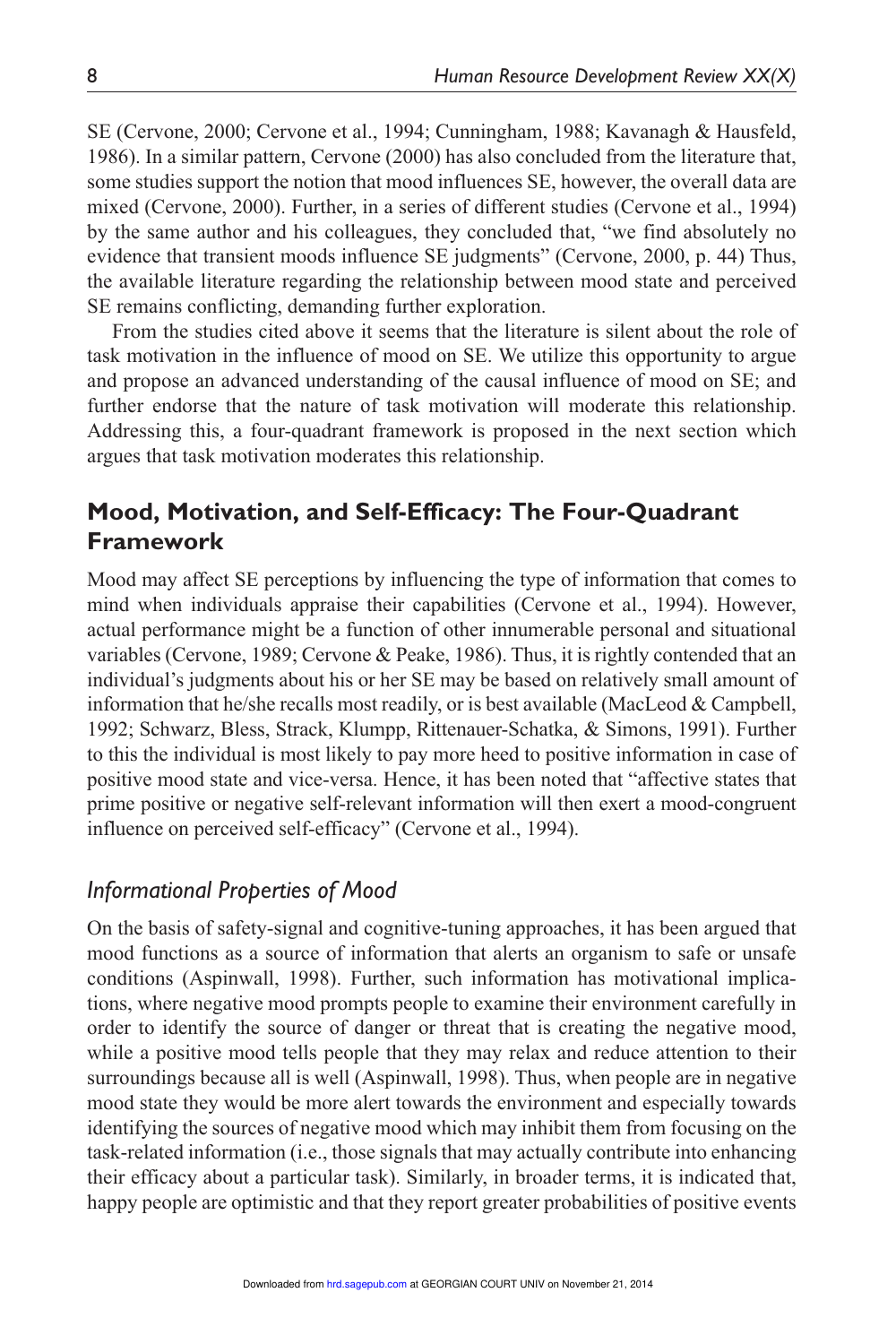

**Figure 1.** Proposed model: The moderating effect of hedonic and utilitarian motivation in relationship between mood and self-efficacy

as compared to negative events; and converse is true for sad people (Wright & Bower, 1992). This is labeled as mood-state-dependent information retrieval (Bower, 1981; Wright & Bower, 1992).

## *Moderating Influence of Hedonic and Utilitarian Motivation on Mood and Self-Efficacy Relationship: Evidence From Mood Congruence Processing Theory*

It is proposed that motivation moderates the effect of an individual's mood-state on his/her level of SE. This argument is grounded in the mood-congruent processing theory. This theory asserts that mood has an important effect on cognitive processes, for example its role as a "cue" that facilitates similarly valenced (negative or positive) material from the memory (Blaney, 1986; Isen, Shalker, Clark, & Karp, 1978). Thus, it has been argued, on the basis of mood-congruent processing theory, that negative and positive mood both will act as cues and elicit related information from the memory that may reduce or enhance an individual's level of SE. Further, researches have also argued that, the relation of positive mood to cognition is strongly moderated by goalrelevant features (Aspinwall, 1998). Similarly, where SE is a cognitive function and aspects of motivation are considered as goal-relevant features, it can be proposed that motivation will moderate the relationship between mood and SE (Figure 1). A moderator is any qualitative (e.g., sex, race, class) or quantitative (e.g., level of reward) variable that affects the direction and/or strength of the relation between an independent or predictor variable and a dependent or criterion variable (Baron & Kenny, 1986).

According to the *cognitive capacity view* proposed by Mackie and Worth (1989) the presence of positive mood primes a large set of associations, which then distracts people from careful information processing (Mackie & Worth, 1989). As a result, people in a positive mood may process information less extensively than people in a negative mood (Aspinwall, 1998). Thus drawing support from this argument, a four-quadrant framework (Figure 2) is proposed. This framework explains the effect that mood exhibits on the levels of perceived SE when the nature of task motivation varies from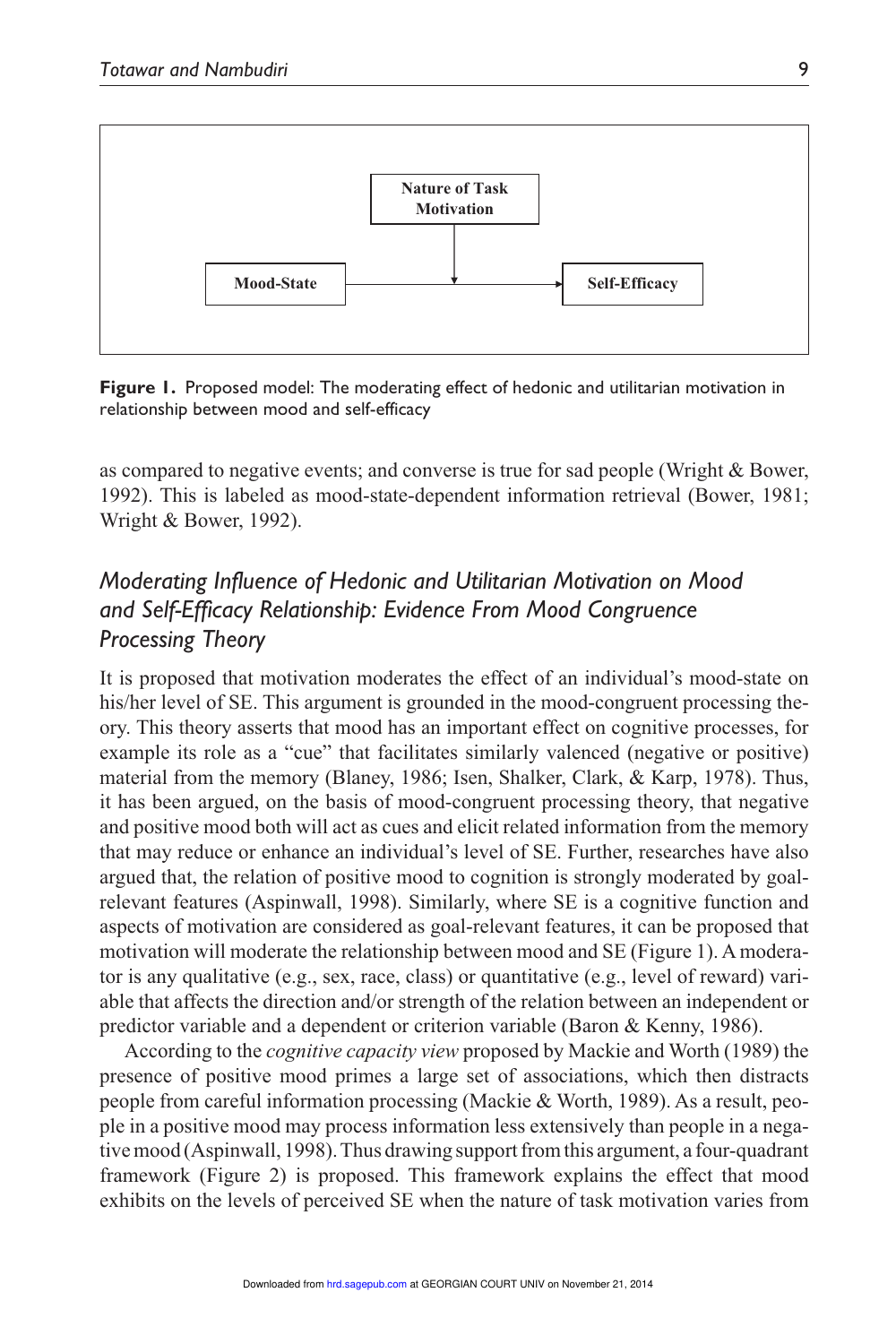

**Figure 2.** The four-quadrant framework identifying the role of hedonic and utilitarian as moderators of mood and self-efficacy relationship

hedonic to utilitarian and vice-versa. The proposed framework uses the mood congruence processing theory and the cognitive capacity view. Each quadrant is a section where the nature of task motivation moderates the effect that the two mood states would have on the levels of SE. Further, propositions have been made for each of the four quadrant(s).

When an individual is in a positive mood state and the nature of task in hand is hedonically motivating the information processed, resulting from positive mood state, will be less extensive (according to the *cognitive capacity view* described above). However, the excitement and pleasure component of the hedonic task is likely to result in an increased perception of SE *(for the fourth quadrant)*. We posit this increase in SE using evidence from the mood-congruence processing theory; wherein the pleasure component of the hedonically motivated task will elicit positively valenced information. The sum together of positive valence (due to the positive mood state) and of the hedonically motivating task will signal the person of an enhanced levels of SE; this is because the impact of information on efficacy expectations depends on how it is appraised at the cognitive level (Bandura, 1977). Besides, the information thus retrieved is also a indicative of the "performance accomplishment" that the person has in context of the task in hand, as it is one of the four primary sources of SE (Bandura, 1977).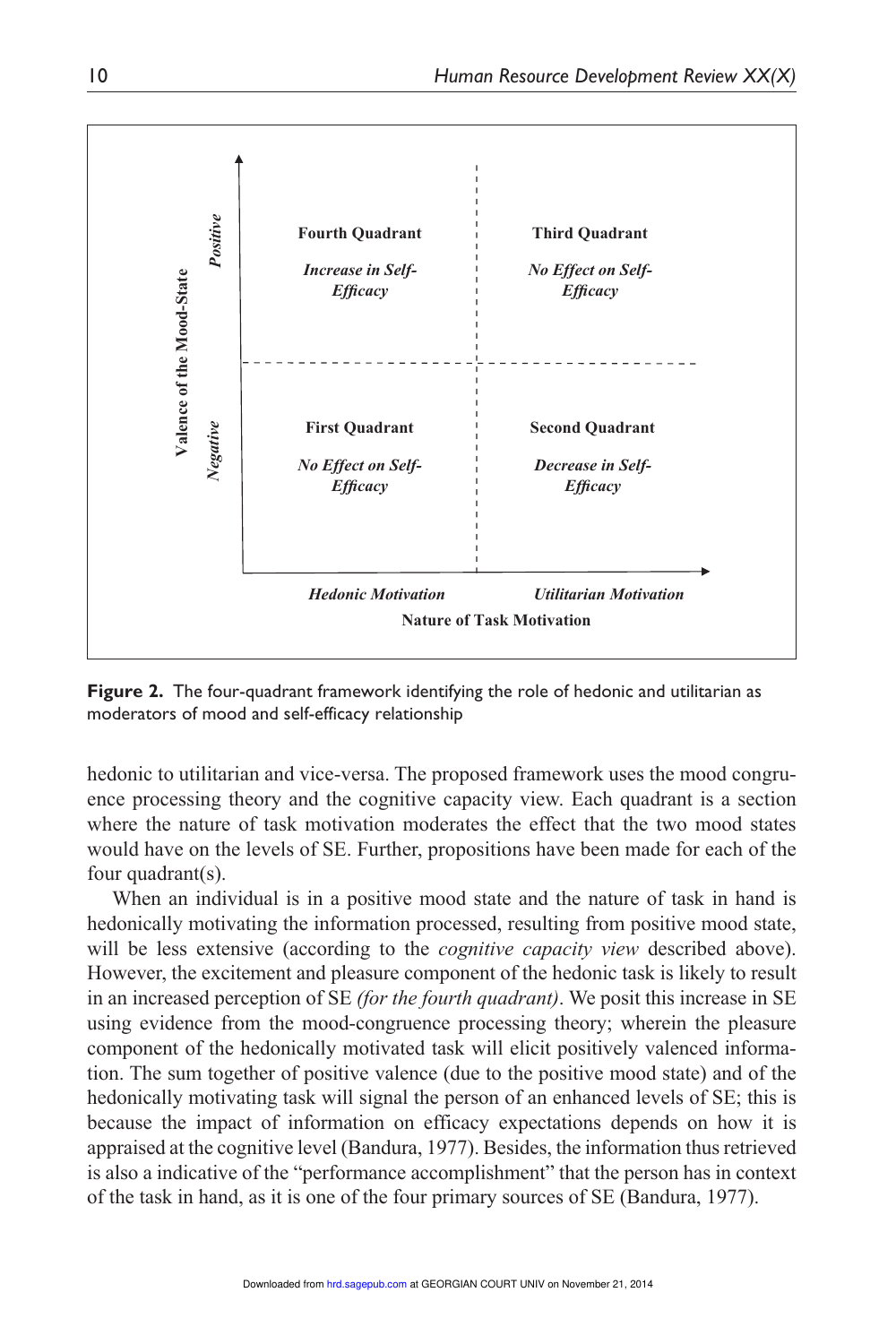Consider for example the case of an employee, appointed as creative assistant, in an advertising agency. He holds a degree in creative designing and more so over he opted for this area because it interests him *(the pleasure component)*. He is part of a team responsible for designing the advertisement of a newly launched product and has been assigned to design a component of this advertisement. In the present scenario, this employee has some significant reasons to be in a good mood (most importantly the new job; and assuming that all other issues for him remain stable/neutral). Now given the positive state of his mood and a hedonically motivating task in hand, it shall translate in increased levels of SE for this particular task. This is because, we know that mood influences SE (e.g., Baron, 1990; Johnson & Tversky, 1983; Masters & Furman, 1976) and positive mood influences positively (e.g., Kavanagh & Bower, 1985). Acting as a catalyst to this relationship, the hedonic nature of task which itself elicits interest, shall get translated into increased SE for the employee assigned with a creative job.

## *Proposition 1: Hedonic nature of task motivation will moderate the relationship between mood and perceived self-efficacy; such that, when the individual's mood-state is positively valenced and the nature of task motivation is hedonic, perceived self-efficacy is likely to increase.*

Similarly, when an individual is in a positive mood state, he/she will elicit positively valenced information from the memory (according to the *mood congruence processing theory*); but if the task in hand has mere utilitarian motive, which lacks the pleasure/interest component, may not be able to enhance the SE about that particular task *(for third quadrant)*. However it is proposed here that SE in this context might increase if there is a significant presence of any of the other sources of SE (performance accomplishments, vicarious experience, verbal persuasion, and emotional arousal, as identified by Bandura, 1977, p. 195).

Let's have a look at the second episode of our previously described example of a creative assistant in an advertising agency; given the technical expertise and sincere interest in the previously assigned task, our creative assistant performed remarkably well. However, it is unfortunate enough that there is an overall financial meltdown in the economy. Given this, the advertising agency is hardly left with any projects and so it has decided to reduce on the number of head counts. But since our creative assistant was the star performer, the company decides to retain him; nonetheless, due to project shortages he is asked to account for the performance of various advertising projects executed in the last financial year. Inauspiciously, numbers do not fascinate this employee, but he has to continue because he cannot quit (could be due to financial reasons). However, let's assume that, at the same time the employee receives good news from the family side. Now, he has true reasons to be happy and enjoy a positive mood state. Such positive mood state will elicit positive cues from the memory, which should translate into increase in SE. Instead the presence of utilitarian task which lacks the pleasure or interest component (unlike a hedonically motivating task) will interact with positive mood state and will further mitigate its effect, thereby rendering SE to remain unaffected.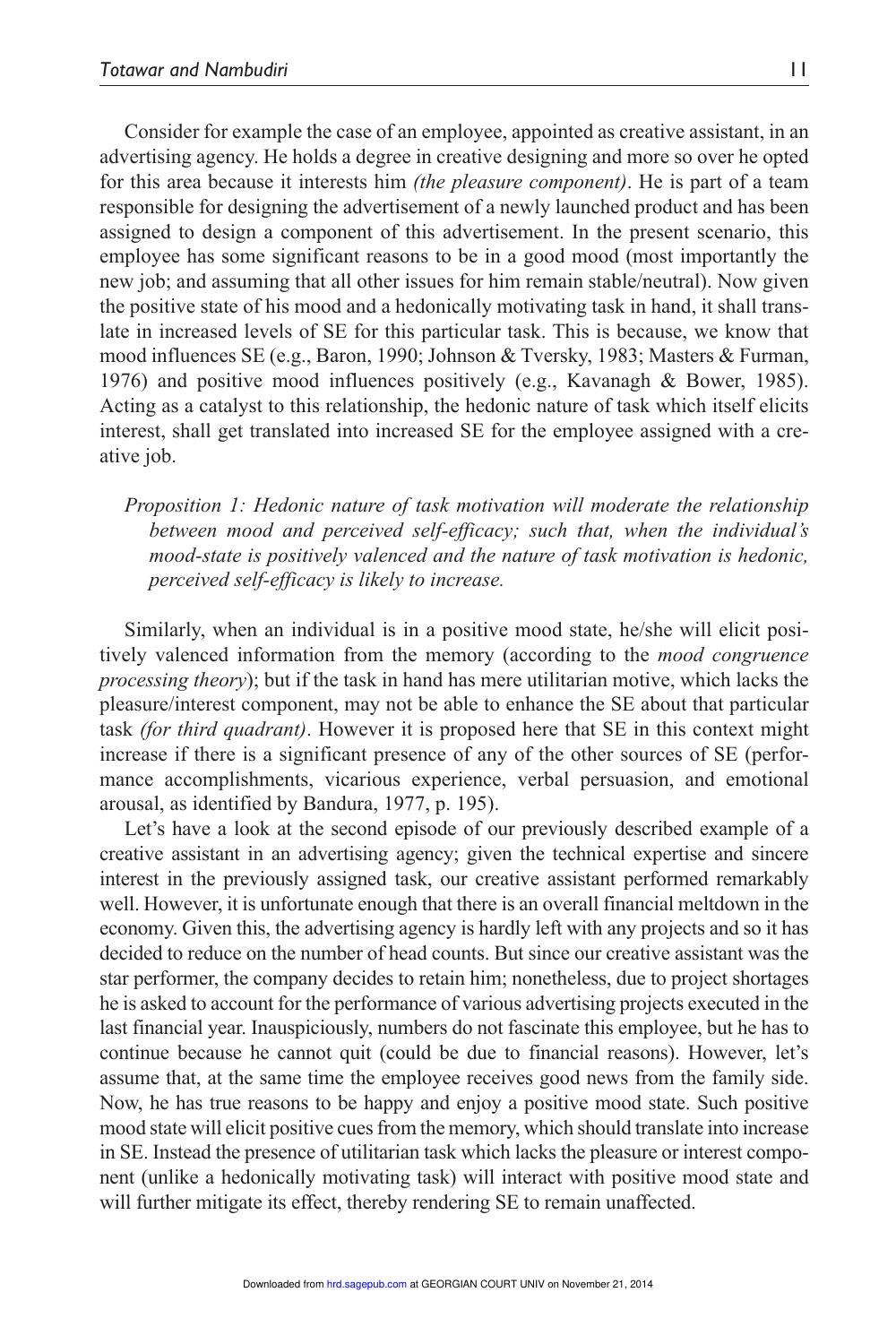*Proposition 2: Utilitarian nature of task motivation will moderate the relationship between mood and perceived self-efficacy; such that, when the individual's mood-state is positively valenced and the nature of task motivation is utilitarian, perceived self-efficacy is likely to have no effect.*

When an individual experiences negative mood state, he/she will process information extensively (according to the *cognitive capacity view*). The situation here is that of an individual having a task with a utilitarian motive and being in a negative mood state. In such a condition, the utilitarian motive, which itself does not contain any pleasure component, and the availability of extensive negative information (e.g., failing on similar task in past) due to the negative mood state, is likely to result in decreased perceptions of the levels of SE *(for second quadrant)*.

Continuing with our previous example, the advertising agency has decided to reduce the head count due to the ongoing economic meltdown; however, it has decided not to lay off its core employees. In this context our employee, the creative assistant was fortunate enough to retain his position in the organization. But since there are not many projects with the agency itself, therefore our creative assistant has been assigned with a noncreative job of accounting for the performance of various advertising projects executed in the last financial year. We assume that the general anxiety/fear of losing the job in near future, if the economic condition persists, may elicit a negative mood state for him. On the top of this, the present nature of task for him also has mere utility motive, that is, to maintain his job in the state of financial distress. Hence the negative mood state shall aversely affect the perceived SE about this task; further, with a mere utilitarian task motive (lacking any pleasure/interest component) acting as a catalyst on the effect caused by negative mood shall cause to decrease SE.

*Proposition 3: Utilitarian nature of task motivation will moderate the relationship between mood and perceived self-efficacy; such that, when the individual's mood-state is negatively valenced and the nature of task motivation is utilitarian, perceived self-efficacy is likely to decrease.*

In contrast, reckon a situation in which the individual is experiencing a negative mood state and the nature of task in hand is hedonically motivating. The negative mood state will cause extensive processing of information in order to attend to the reasons that might have caused a negative mood (according to the *cognitive capacity view*). In addition, negative mood state will also cause to elicit similarly valenced cues from the memory (according to the *mood congruent processing theory*). Given this, SE for this task should decrease, because we know that, negative mood contributes to low SE (Kavanagh & Bower, 1985, p. 509). Further, the hedonic nature of task comes with an interest and pleasure component; which will thus mitigate the effect of negative mood state (which would have otherwise reduced SE) and will cause SE perception to remain unaffected *(for first quadrant)*. Thus, a sum together of the effect of negative mood state and presence of a hedonically motivated task will bring about no effect in the perceived SE of an individual.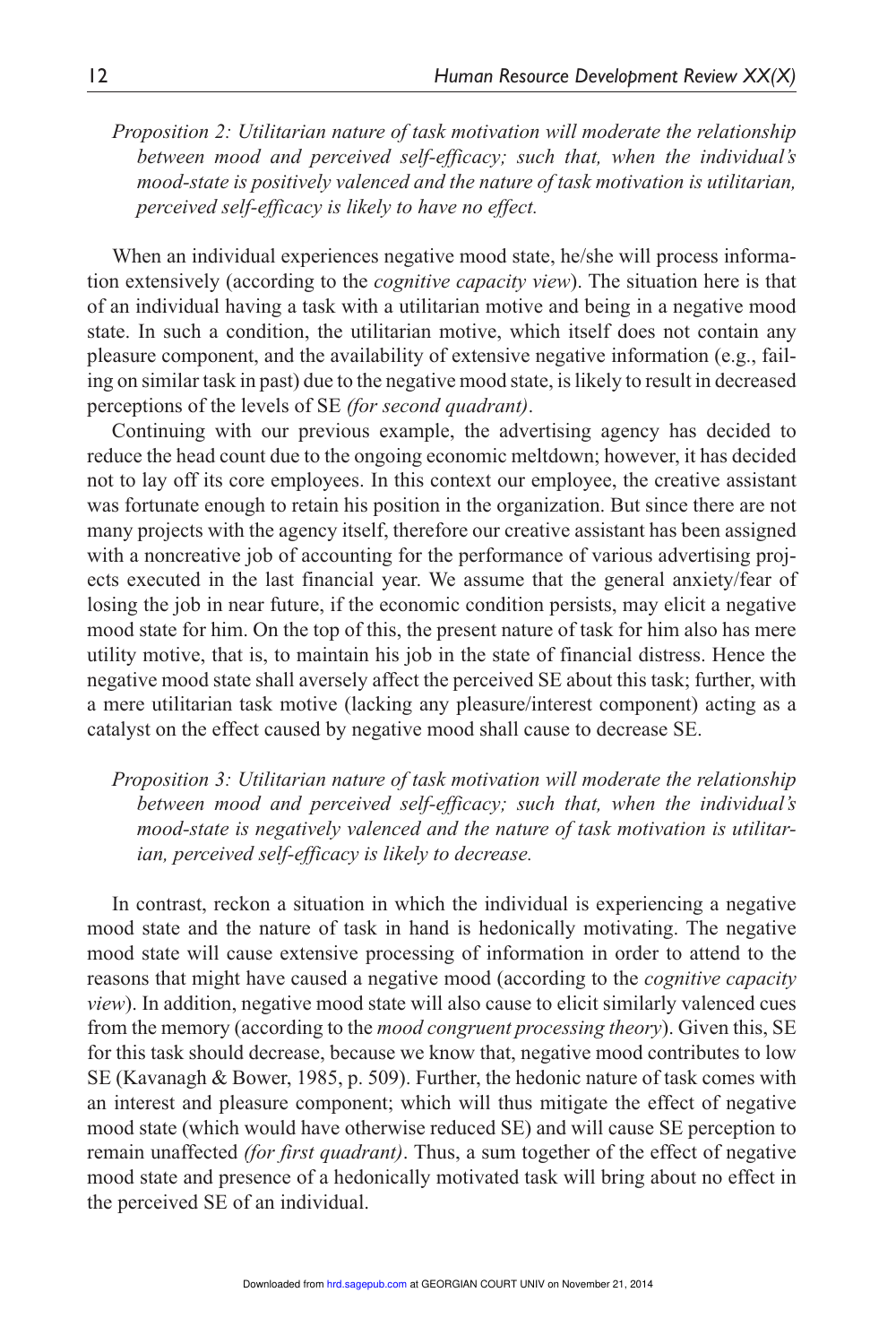Now consider the case of our creative assistant in an advertising agency. From the last couple of days, this person is experiencing some serious family issues, which have tended to cause a recurrent negative mood. At his workplace, however, he is sincerely engaged with his newly constituted team, designing an advertisement for a popular brand. Here the hedonic nature of task, which would otherwise enhance SE, will not cause the same in this condition, because on the backdrop the employee is experiencing a negative mood state. Primarily because the negative mood state will cause to focus on the sources of negative mood, thus inhibiting to focus on the task related information (according to *informational properties of mood*, Aspinwall, 1998). Hence hedonic task motivation will mitigate the effect of negative mood, resulting in SE to remain unaffected.

*Proposition 4: Hedonic nature of task motivation will moderate the relationship between mood and perceived self-efficacy; such that, when the individual's mood-state negatively valenced and the nature of task motivation is hedonic, perceived self-efficacy is likely to have no effect.*

## **Implications and Conclusion for HRD**

The authors strongly endorse that, the proposed model shall hold good in all types of organizations. The term "employees" referred in explaining the proposed model could be any individual employed in an organization; be it lawyers in a law firm, engineers in an engineering company, medical doctors in a hospital, product developers in a manufacturing unit, professors in a business school, and planning staff in a government agency (Gottschalk, 2004).

Kim (2006) has suggested that an organization that is successful in getting its employees to be punctual to work, stay longer with the company, and be committed and productive, is able to build competitive advantage over firms that face absenteeism, attrition, and production slowdowns. While the traditional forms of rewards may succeed in holding knowledge workers in their jobs, they cannot assure innovation and high performance on knowledge work (Amar, 2004).

While motivation is generally categorized as intrinsic and extrinsic (Staw, 1976) this paper uses the labels hedonic and utilitarian motivation for the purpose of the fourquadrant framework. Hedonic nature of task motivation is characterized by pleasure giving and enjoyment; the utilitarian nature is characterized by its utility and functionality (Childers et al., 2001). When people are primarily motivated by their interest in the work and the enjoyment of that activity, they are more creative than when they are primarily driven by some goal imposed on them by others (Stenmark, 2000). It is contended that, when employees' are intrinsically motivated, they will be productive, generate knowledge, and share this knowledge with others in the organization. In contrast, when they are extrinsically motivated they would tend to generate less knowledge (Amar, 2004) and thus would be low on productivity.

Lyubomirsky, King, and Diener (2005) stated, people in a positive mood are more likely to have richer associations within existing knowledge structures, and thus are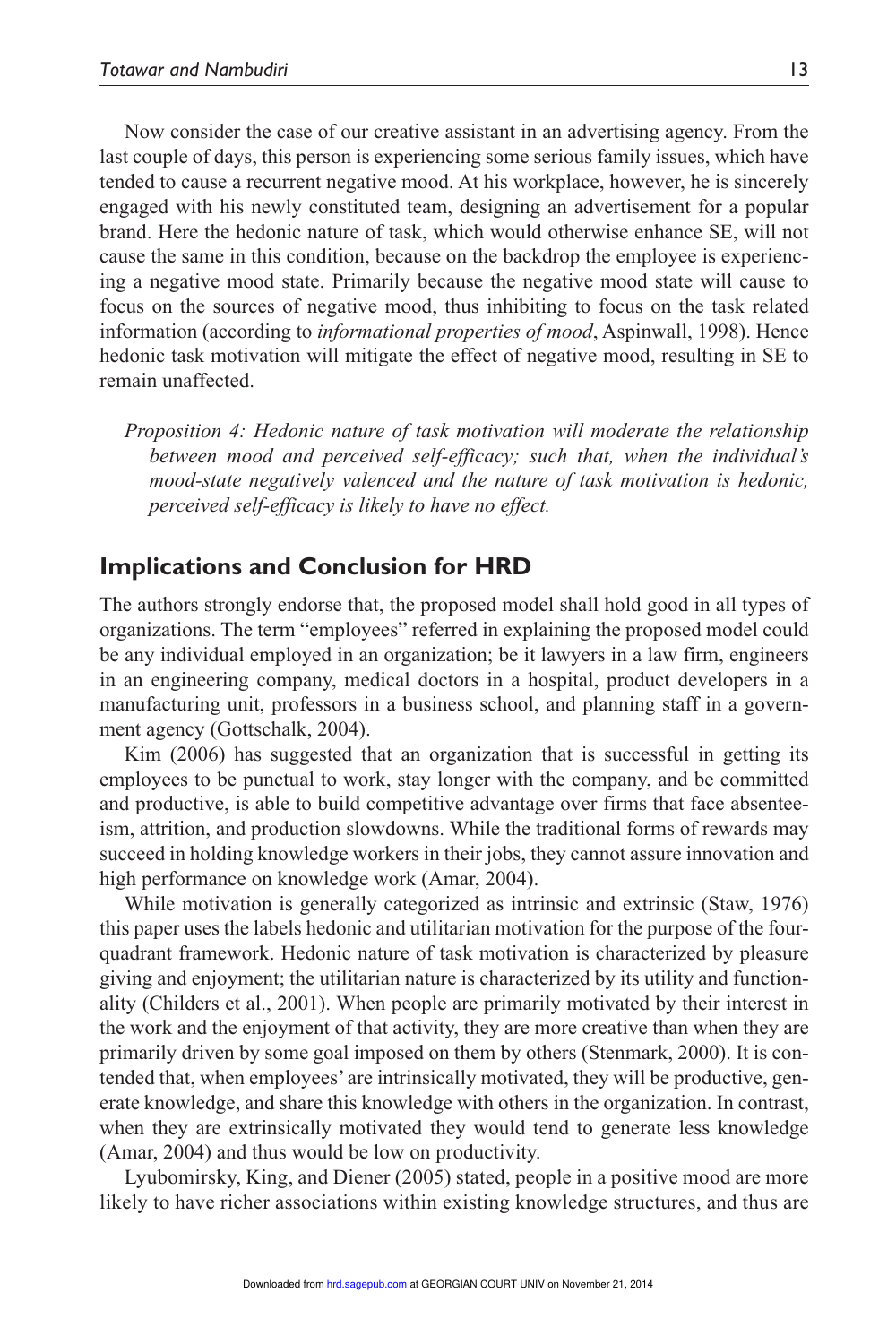likely to be more flexible and original. Those in a good mood will excel when the task is complex and past learning can be used in a heuristic way to more efficiently solve the task or when creativity and flexibility is required (Lyubomirsky, King, & Diener, 2005).

Based on a review of the available literature on factors that motivate an employee, it can be said that when the nature of the task is appealing and pleasurable it functions as a source of hedonic motivation. For instance, representing his company at an International Auto Expo might be a hedonically motivated task for the sales person of an automobile company, rather than merely finishing some paperwork at the back office. This could be simply because a person in a sales job would enjoy interacting with people and being the face of his company, instead of any other less interesting and routine job. Here the first kind of job would be of hedonically motivating nature, because it inherently interests the person, but the "paperwork" task would only address a utilitarian motive, as earning a monthly monetary reward/salary. Hence, it can be contended that an employee can have both hedonic as well as utilitarian motives for engaging in different tasks.

Based on the proposed framework, in the context of managing the employees', it can be suggested that, although the mood-state (i.e., predictor variable) cannot always be controlled by the organization the nature of task motivation (i.e., the moderating variable) can be controlled by assignment of particular tasks to particular knowledge workers. The organization can manage those attributes of the organizational climate which contribute to a conducive work environment, which in turn affects the employee's mood states. Since the main objective here is to have an enhanced perception of SE by an employee, it can be seen that both variables (mood as well as nature of task motivation) significantly influence the former, therefore in an ideal condition the organization would aim to maintain both these.

Together, the proposed model suggests that assignment of tasks which are hedonically motivating for an employee may provide a potentially useful means for enhancing the overall efficiency of work outcomes, and hence the attitudes and performance of individuals in them. On basis of the model we also contend that pleasant mood, if it can be artificially stimulated in the work-setting, may relate to enhanced SE of employees. Such SE, since it is positively influenced by the hedonic nature of task, will result in overall effectiveness for the organization as well as for the individual employee.

A conceptual framework has been suggested towards explaining the influence of mood on SE. In this attempt, it is contended that the nature of task motivation, whether hedonic or utilitarian, shall moderate such influence. This moderating influence has implications for managing employees in organizations, which intend to provide an enhanced quality of working life to its members. Before we proceed to discuss the implications for the proposed model, we would like to state few assumptions that also enable us to define the scope for the model. For instance, our proposed model assumes that individual mood will have positive and negative valence; and that such valence may arise due to various intra- and extra-organizational level variables, which cannot always be controlled by organizational level mechanisms.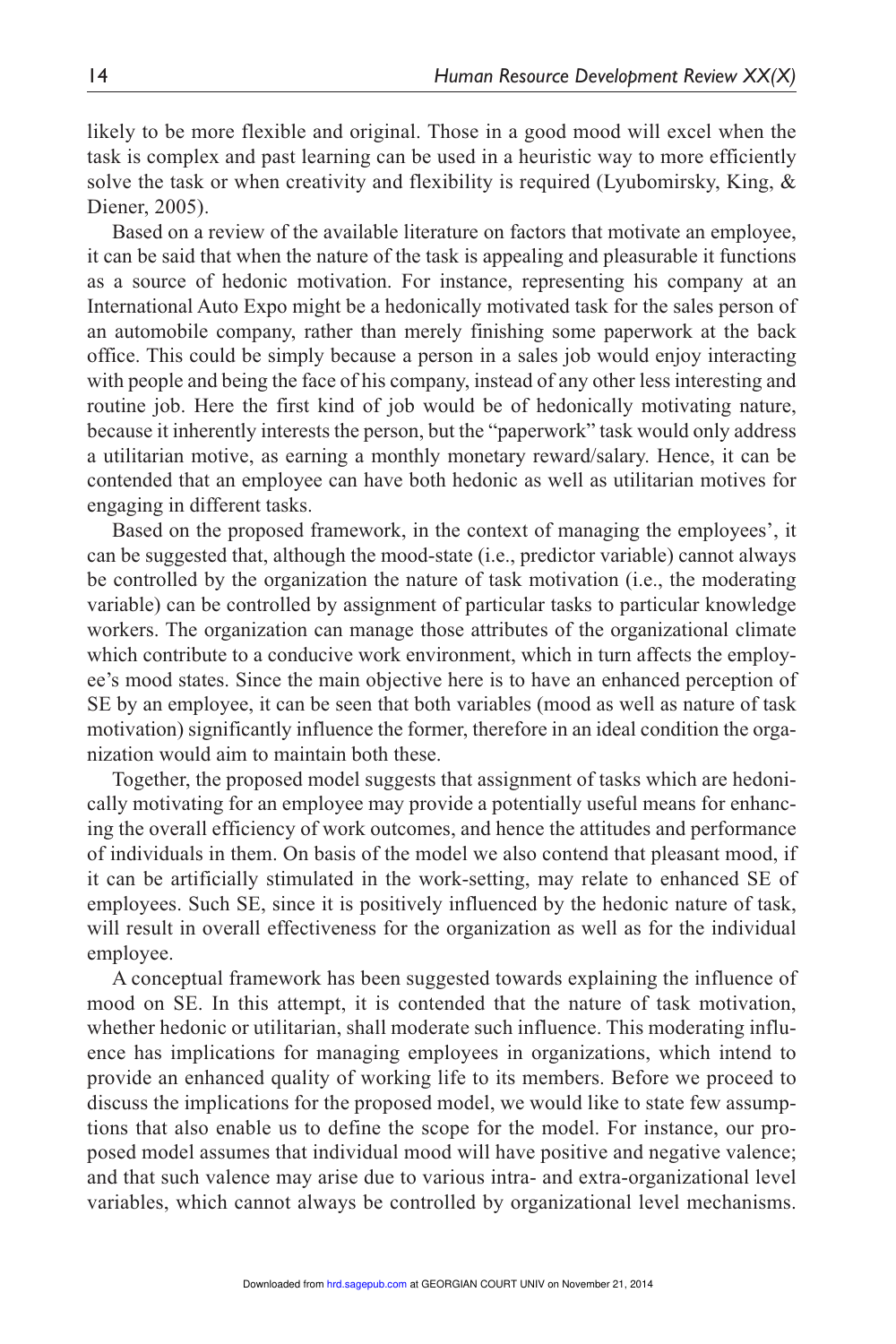Therefore, this limitation carves the way for motivation to influence the effect of mood on SE. Second, our model also assumes that, an individual will have at least one kind of motivation, hedonic or utilitarian, when he/she chooses to perform on a particular task. This contention is also in congruence with the popular literature on motivation which says that, motivation is the driving force (Zimbardo, 1998). Therefore, there would be either kind of driving force for an individual, hedonic or utilitarian. Third, the level of SE shall vary given the nature of task motivation and it may increase or decrease. This also means that SE cannot be considered as an all or none phenomenon; certainly it varies from low to high. Fourth, it seemed appropriate to state explicitly that the proposed framework talks about perceived SE and not about actual performance. This, however, should not be seen as a limitation, because SE has been positioned as an antecedent of performance in the extant literature (Gilson, Chow, & Feltz, 2012; Raub & Liao, 2012; Yang, Kim, & McFarland, 2011). Based on the above, we believe that the proposed model has significant implications for human resource practitioners.

First, from our perspective and as already delineated, on the basis of literature that, mood is nonstimulus specific (Batson et al., 1992; Chavez & Méndez, 2008; McGeer & McGeer, 1980) and is relatively lasting emotional state (Morgan et al., 1993). Given these properties of mood, it implies that the organization and managers may not be able to exert significant control on an employees' mood-state. However the managers can exert significant control on the nature of task that is assigned to a particular employee; and thus through this the influence of mood-state (mostly in case of negative mood) on SE can be moderated. Managers must understand that, employees' would differ in their choice of hedonic and utilitarian motivation for various tasks; therefore tasks should be assigned based on the individual's hedonic motivation. This will enable managers to overcome to some extent the detrimental effects of negative mood states.

Second, from our perspective, understanding of factors that influence an individual's SE, will help in increasing organizational efficiency. It would be a good idea to use measure of SE as one of the assessment tools during employee selection. Consequently, the organization should also account for its employees' choice of task motivation; this information/scores will be helpful in assignment of tasks to particular individuals.

Third, as noted, SE has numerous implications for training and organizational development (Gist, 1987). Our proposed framework suggests a step-ahead of the traditional ways to enhance employees' perceived SE. Reposing on some of the previous works that simply identify antecedents of SE (Kavanagh & Bower, 1985; Lee & Bobko, 1994; Tierney & Farmer, 2002; Tschannen-Moran & Hoy, 2007), we contend that, identification of the preferred task motivation of an individual employee shall render a critical tool in the hands of managers, as an intervention to enhance SE. This contention also has theoretical implications, as it identifies the nature of task motivation as an underlying mechanism for explaining the influence of mood-state on SE.

Finally, a broader significance of our proposed framework is that, it highlights the importance of SE, both for an employee as well as for the organization. Though it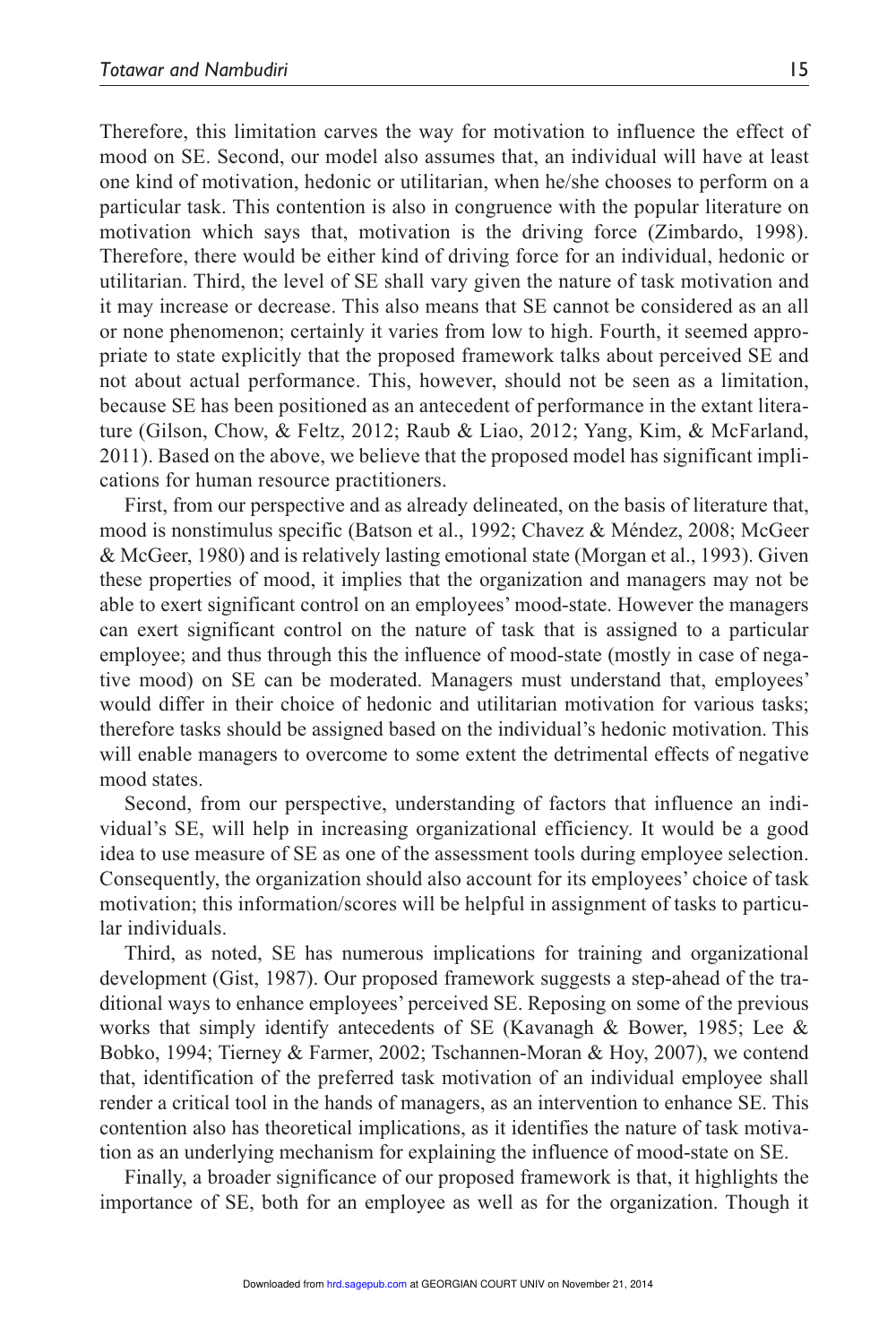stands out of the scope of this work, however, it has been significantly identified in the literature that, SE has several positive outcomes as types of satisfaction (Ellen, Bearden, & Sharma, 1991; Kim, Mone, & Kim, 2008), performance (Locke, Frederick, Lee, & Bobko, 1984; Raub & Liao, 2012; Walumbwa & Hartnell, 2011; Walumbwa, Mayer, Wang, Wang, Workman, & Christensen, 2011), organizational commitment (Coladarci, 1992). One significant understanding about "self-efficacy" that managers must understand is that, in order to improvise employees' behavior, individuals not only require knowledge and skills but belief in their own agency (Cervone, 2000), but it also seeks for capacity to change their behavior and improvise upon themselves (Karoly, 1993; Markus & Nurius, 1986). Therefore, if an organization has employees' who are high on SE with respect to their immediate job, then this has a positive effect on other attributes of this job as well.

In conclusion, this article proposes a four-quadrant framework, which suggests that the nature of task motivation (hedonic or utilitarian) moderates the relationship between mood and SE. Factors that motivate an employee have been categorized as hedonic and utilitarian. The variable of mood-state exists as a common phenomenon for almost every individual worker and as already discussed this is categorized as having negative and positive valences, that is, an employee can be in a state of positive or negative mood. Drawing implications on the basis of the predictor variable (moodstate) and the moderating variable (nature of task motivation) for the perceived levels of SE, it is purported that the nature of task motivation will moderate the effect of the experienced mood state on perceived SE. Thus general propositions stated earlier on basis of the four-quadrant framework, shall hold true in this context. Hence, it implies that for an employee to perceive an increase in SE he/she should be in a positive mood state and the nature of the task motivation should be hedonic (the fourth quadrant), this would be the best situation out of the available four conditions. The second best conditions available would be the "no effect condition," that is, (a) when hedonic nature of task motivation moderates between negative mood state and SE; and (b) when utilitarian nature of task motivation moderates between positive mood state and SE. The third condition is a negative condition, that is, when utilitarian nature of task motivation moderates between negative mood state and SE. As this is a negative condition, it should be strictly avoided to refrain from any kind of undesirable employee and organizational outcomes. Given such a negative condition the employee would perceive a decrease in his/her SE.

It is hoped that the proposed model will provide practical insights to the managers. However, it should be noted that the model is generic in nature and can be applied to any context, where the individual experiences a mood state, has perceptions about the levels of SE, and the task has a hedonic or a utilitarian motive.

#### *Directions for Future Research*

As a future endeavor, to test the proposed four-quadrant framework, a quasi-experimental design is suggested. The experiment would follow a factorial design, where the interaction between mood (positive, negative, neutral, and control) and motivation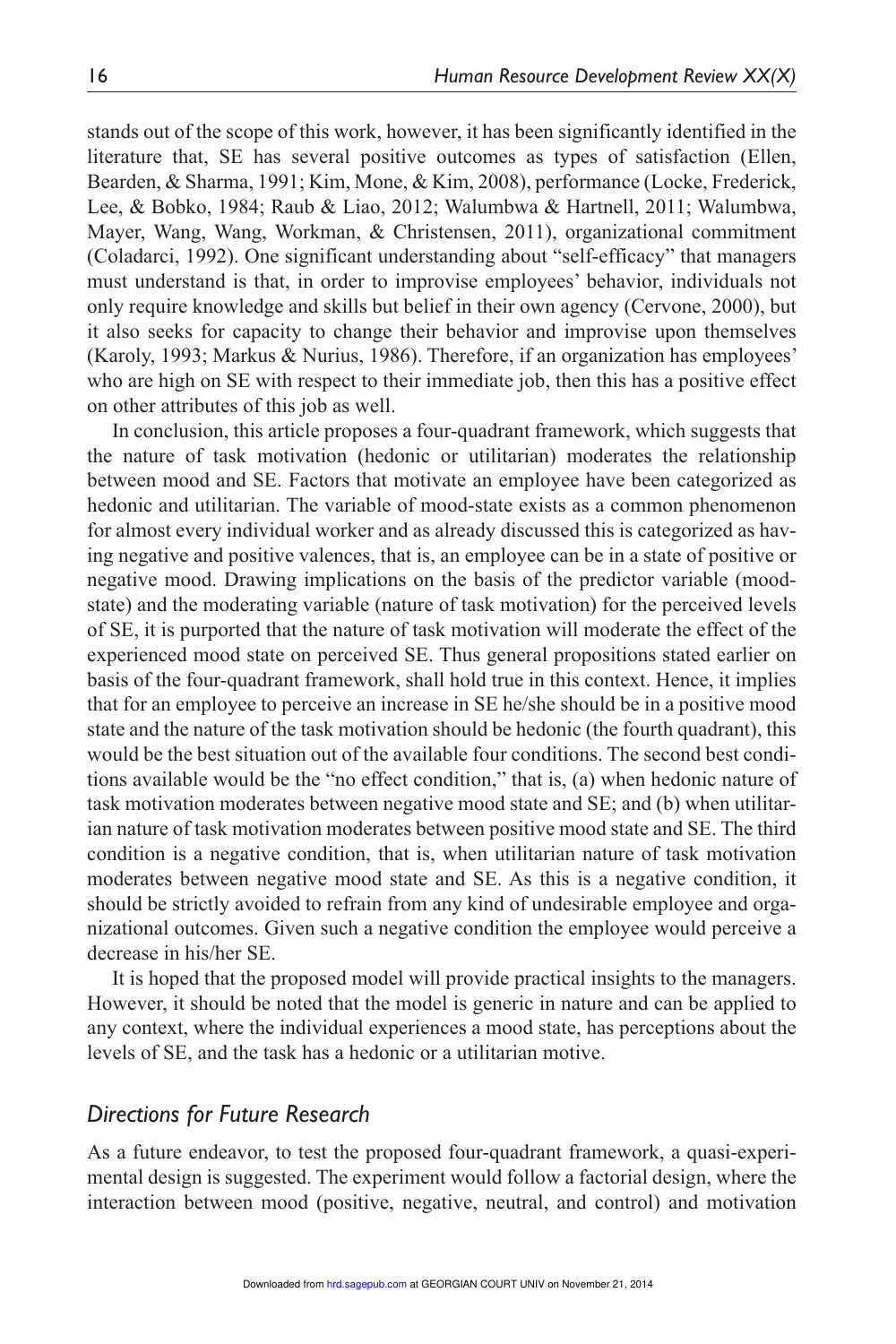(hedonic and utilitarian) will be observed on perceived self efficacy. The participants will be divided into four groups on basis of experimental intervention, namely, positive emotion group, negative emotion group, neutral emotion group, and control group. The first three groups will be shown positive, negative, and neutral video-clips respectively and the control group will not receive any experimental intervention. Similar method of mood-induction (i.e., using video-clips) has been used by many experimental studies (e.g., Fredrickson & Branigan, 2005; Hirt, Devers, & McCrea, 2008; Isen, Johnson, Mertz, & Robinson, 1985; Johnson & Fredrickson, 2005; Van der Stigchel, Imants, & Richard Ridderinkhof, 2011). For manipulation check of mood, PANAS (Positive and Negative Affect Schedule) by Watson and colleagues (Watson, Clark, & Tellegen, 1988), will be administered right after viewing the respective video clips during all the eight conditions. For measuring hedonic and utilitarian motivation, tasks will be selected according to the interest of each participant. A series of tasks with equal difficulty will be taken for the selection of hedonic and utilitarian task. Each participant will be asked to rate from least to most preferred task in terms of interest. The final choice of hedonic and utilitarian task will be done based on the respective participant's ratings.

First, the participants will be shown a video clipping, which will induce a mood state, then the members of each group will participate in a hedonically motivating task. This will be followed by a deliberate short break, in order to avoid any kind of inhibition or interference between the first (hedonic) and the second (utilitarian) task. In the next session, again a video clipping when be shown and then the subjects will participate in the utilitarian motivation task. In each case, perceived SE will be measured just after mood induction when the task scenario has been created. Self efficacy will be measured using self report scale. This is to specifically note that, SE will be measured when the participants are assigned the task; however, they will not be required to actually perform on the task. This is because we are concerned with assessing SE and not with the actual performance; on the one hand where former is an individual's belief about his or her ability to perform on a particular task, the latter is the actual measure of effectiveness when the task has been completed.

Finally, we call for extension of the framework proposed in this article, which currently limits its scope to understanding SE; researchers can identify how SE influences performance feedback and goal orientation. These two variables hold specific significance because, it would provide richer insights to the practicing managers and would also sensitize them to the implied advantages of identifying and managing their employees' SE.

#### **Declaration of Conflicting Interests**

The authors declared no potential conflicts of interest with respect to the research, authorship, and/or publication of this article.

#### **Funding**

The authors received no financial support for the research, authorship, and/or publication of this article.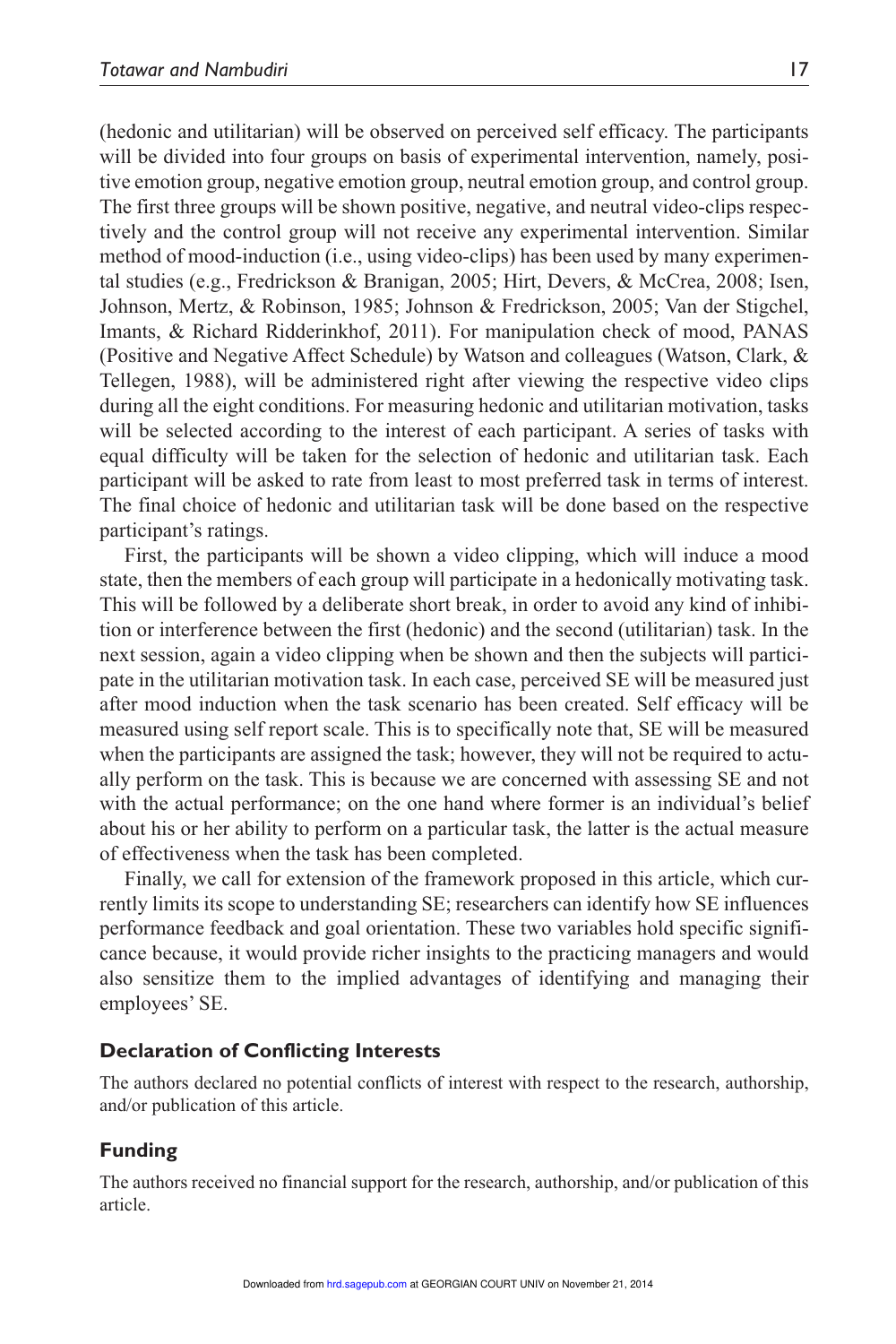#### **References**

- Amar, A. D. (2004). Motivating knowledge workers to innovate: A model integrating motivation dynamics and antecedents. *European Journal of Innovation Management*, *7*(2), 89-101.
- Ashkanasy, N. M. (2004). Emotion and performance. [Article]. *Human Performance*, *17*(2), 137-144.
- Aspinwall, L. G. (1998). Rethinking the role of positive affect in self-regulation. *Motivation and Emotion*, *22*(1), 1-32.
- Baas, M., De Dreu, C. K. W., & Nijstad, B. A. (2008). A meta-analysis of 25 years of moodcreativity research: Hedonic tone, activation, or regulatory focus? *Psychological Bulletin*, *134*, 779-806.
- Babin, B. J., Darden, W. R., & Griffin, M. (1994). Work and/or fun: Measuring hedonic and utilitarian shopping value. *Journal of Consumer Research*, *20*, 644-656.
- Bandura, A. (1977). Self-efficacy: Toward a unifying theory of behavioral change. *Psychological Review*, *84*, 191-215.
- Bandura, A. (1982). Self-efficacy mechanism in human agency. *American Psychologist*, *37*(2), 122-147.
- Bandura, A., Adams, N. E., Hardy, A. B., & Howells, G. N. (1980). Tests of the generality of self-efficacy theory. *Cognitive Therapy and Research*, *4*(1), 39-66.
- Bandura, A., & Locke, E. A. (2003). Negative self-efficacy and goal effects revisited. *Journal of Applied Psychology*, *88*(1), 87-99. doi:10.1037/0021-9010.88.1.87
- Bandura, A., Reese, L., & Adams, N. E. (1982). Microanalysis of action and fear arousal as a function of differential levels of perceived self-efficacy. *Journal of Personality and Social Psychology*, *43*(1), 5-21. doi:10.1037/0022-3514.43.1.5
- Bandura, A., & Schunk, D. H. (1981). Cultivating competence, self-efficacy, and intrinsic interest through proximal self-motivation. *Journal of Personality and Social Psychology*, *41*, 586-598. doi:10.1037/0022-3514.41.3.586
- Baron, R. A. (1990). Environmentally induced positive affect: Its impact on self-efficacy, task performance, negotiation, and conflict1. *Journal of Applied Social Psychology*, *20*, 368-384.
- Baron, R. A. (2001). *Psychology* (5th ed.). New Delhi, India: Dorling Kindersley (India) Pearson Education.
- Baron, R. M., & Kenny, D. A. (1986). The moderator–mediator variable distinction in social psychological research: Conceptual, strategic, and statistical considerations. *Journal of Personality and Social Psychology*, *51*, 1173-1182. doi:10.1037/0022-3514.51.6.1173
- Batson, C. D., Shaw, L. L., & Oleson, K. C. (1992). Differentiating affect, mood, and emotion: Toward functionally based conceptual distinctions. In M. S. Clark (Ed.), *Review of personality and social psychology: Emotion* (pp. 294-326): Thousand Oaks, CA: Sage.
- Beck, A. T. (1976). *Cognitive therapy and emotional disorders*. New York, NY: International Universities Press.
- Behling, O., & Starke, F. A. (1973). The postulates of expectancy theory. *Academy of Management Journal*, *16*, 373-388.
- Blaney, P. H. (1986). Affect and memory: A review. *Psychological Bulletin*, *99*, 229-246.
- Bower, G. H. (1981). Mood and memory. *American Psychologist*, *36*(2), 129-148.
- Cervone, D. (1989). Effects of envisioning future activities on self-efficacy judgments and motivation: An availability heuristic interpretation. *Cognitive Therapy and Research*, *13*, 247-261.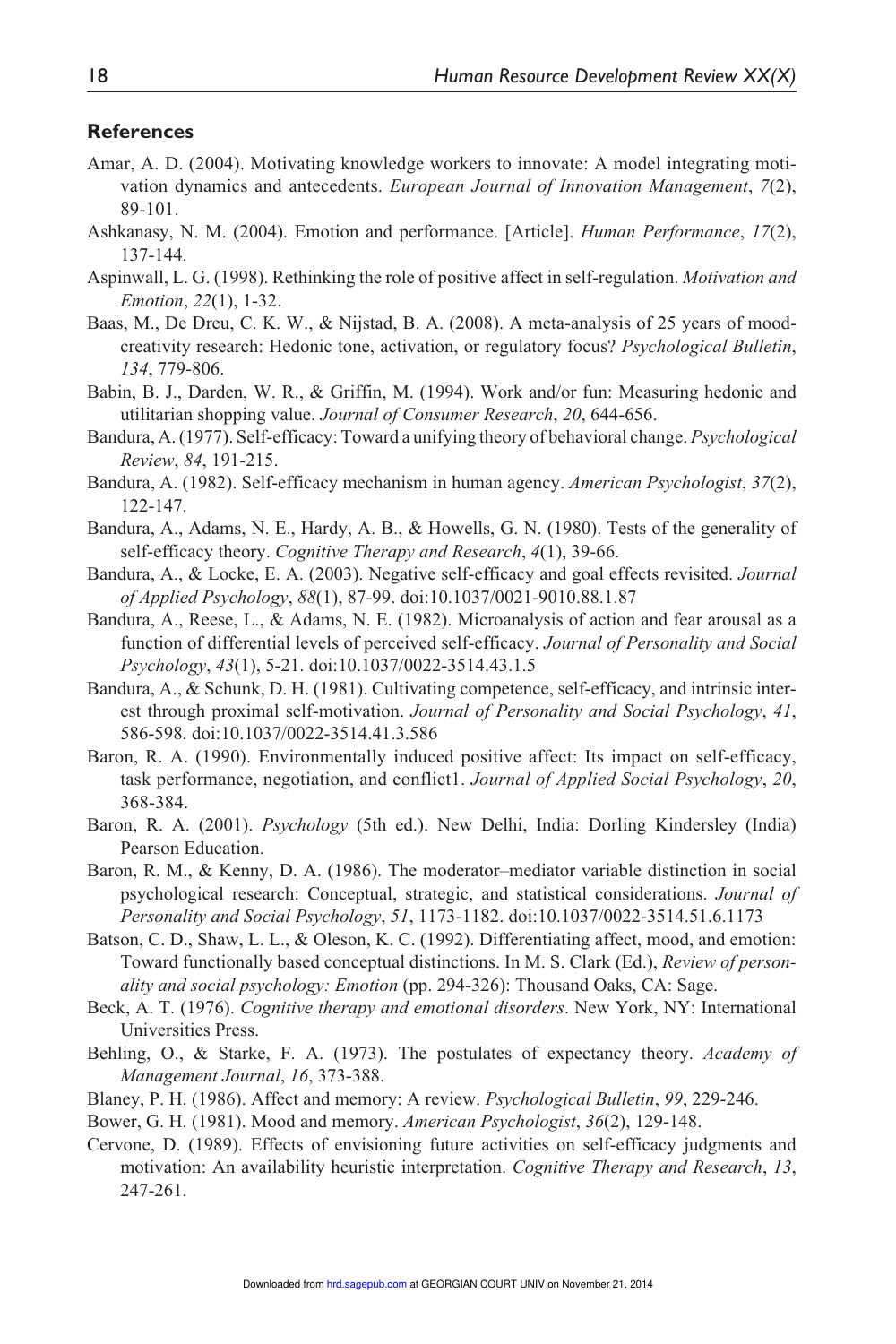Cervone, D. (2000). Thinking about self-efficacy. *Behavior Modification*, *24*(1), 30-56.

- Cervone, D., Kopp, D. A., Schaumann, L., & Scott, W. D. (1994). Mood, self-efficacy, and performance standards: Lower moods induce higher standards for performance. *Journal of Personality and Social Psychology*, *67*, 499-512.
- Cervone, D., & Peake, P. K. (1986). Anchoring, efficacy, and action: The influence of judgmental heuristics on self-efficacy judgments and behavior. *Journal of Personality and Social Psychology*, *50*, 492-501.
- Chavez, C. I., & Méndez, M. J. (2008). Mood, emotion, and affect in group performance: An experiential exercise. [Article]. *Organization Management Journal*, *5*(3), 153-166.
- Chi, N.-W., Grandey, A. A., Diamond, J. A., & Krimmel, K. R. (2011). Want a tip? Service performance as a function of emotion regulation and extraversion. *Journal of Applied Psychology*. Advance online publication. doi:10.1037/a0022884
- Childers, T. L., Carr, C. L., Peck, J., & Carson, S. (2001). Hedonic and utilitarian motivations for online retail shopping behavior. *Journal of Retailing*, *77*, 421.
- Chitturi, R., Raghunathan, R., & Mahajan, V. (2008). Delight by design: The role of hedonic Versus utilitarian benefits. *Journal of Marketing*, *72*(3), 48-63. doi:10.1509/ jmkg.72.3.48
- Coladarci, T. (1992). Teachers' sense of efficacy and commitment to teaching. *Journal of Experimental Education*, *60*, 323-337.
- Cunningham, M. R. (1988). What do you do when you're happy or blue? Mood, expectancies, and behavioral interest. *Motivation and Emotion*, *12*, 309-331.
- Deci, E. L. (1976). *Intrinsic motivation*. London, UK: Plenum Press.
- Ellen, P. S., Bearden, W. O., & Sharma, S. (1991). Resistance to technological innovations: An examination of the role of self-efficacy and performance satisfaction. *Journal of the Academy of Marketing Science*, *19*, 297.
- Fredrickson, B. L., & Branigan, C. (2005). Positive emotions broaden the scope of attention and thought-action repertoires. *Cognition & Emotion*, *19*, 313-332.
- Frijda, N. H. (1993). *Moods, emotion episodes, and emotions*. New York, NY: Guilford Press.
- Gilson, T. A., Chow, G. M., & Feltz, D. L. (2012). Self-efficacy and athletic squat performance: Positive or negative influences at the within- and between-levels of analysis. *Journal of Applied Social Psychology*, *42*, 1467-1485.
- Gist, M. E. (1987). Self-efficacy: Implications for organizational behavior and human resource management. [Article]. *Academy of Management Review*, *12*, 472-485.
- Gist, M. E., & Mitchell, T. R. (1992). Self-efficacy: A theoretical analysis of its determinants and malleability. *The Academy of Management Review*, *17*(2), 183-211.
- Gist, M. E., Schwoerer, C., & Rosen, B. (1989). Effects of alternative training methods on self-efficacy and performance in computer software training. *Journal of Applied Psychology*, *74*, 884-891.
- Gottschalk, P. (2004). *Strategic knowledge management technology*. Hershey, PA: Idea Group Publishing.
- Heller, W. (1993). Neuropsychological mechanisms of individual differences in emotion, personality, and arousal. *Neuropsychology*, *7*, 476-489.
- Hirschman, E. C., & Holbrook, M. B. (1982). Hedonic consumption: Emerging concepts, methods and propositions. [Article]. *Journal of Marketing*, *46*(3), 92-101.
- Hirt, E. R., Devers, E. E., & McCrea, S. M. (2008). I want to be creative: Exploring the role of hedonic contingency theory in the positive mood-cognitive flexibility link. *Journal of Personality and Social Psychology*, *94*, 214-230.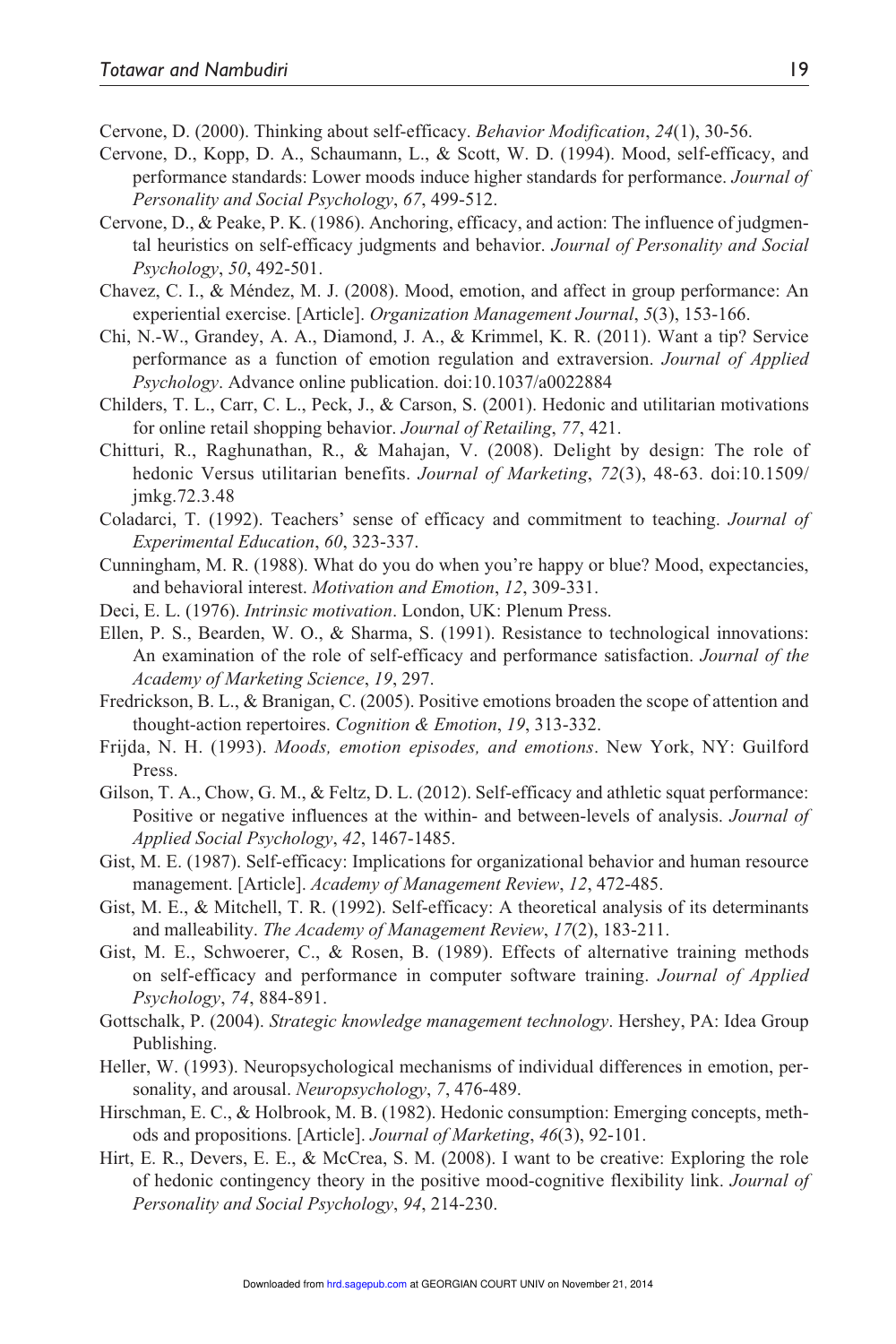- Isen, A. M., Johnson, M. M., Mertz, E., & Robinson, G. F. (1985). The influence of positive affect on the unusualness of word associations. *Journal of Personality and Social Psychology*, *48*, 1413-1426.
- Isen, A. M., Shalker, T. E., Clark, M., & Karp, L. (1978). Affect, accessibility of material in memory, and behavior: A cognitive loop? *Journal of Personality and Social Psychology*, *36*(1), 1-12. doi:10.1037/0022-3514.36.1.1
- Johnson, E. J., & Tversky, A. (1983). Affect, generalization, and the perception of risk. *Journal of Personality and Social Psychology*, *45*(1), 20-31.
- Johnson, K. J., & Fredrickson, B. L. (2005). "We all look the same to me." *Psychological Science (Wiley-Blackwell)*, *16*, 875-881.
- Karoly, P. (1993). Mechanisms of self-regulation: A systems view. *Annual Review of Psychology*, *44*(1), 23.
- Kavanagh, D., & Hausfeld, S. (1986). Physical performance and self-efficacy under happy and sad moods. *Journal of Sport Psychology*, *8*(2), 112-123.
- Kavanagh, D. J., & Bower, G. H. (1985). Mood and self-efficacy: Impact of joy and sadness on perceived capabilities. *Cognitive Therapy and Research*, *9*, 507-525.
- Kim, D. (2006). Employee motivation: "Just ask your employees." *Seoul Journal of Business*, *12*(1), 19-35.
- Kim, S., Mone, M. A., & Kim, S. (2008). Relationships among self-efficacy, pay-forperformance perceptions, and pay satisfaction: A Korean examination. *Human Performance*, *21*(2), 158-179.
- Kivetz, R. (2000). Hedonic and utilitarian motivations in consumer choice. [Article]. *Advances in Consumer Research*, *27*(1), 286-286.
- Kruglanski, A. W., Riter, A., Amitai, A., Margolin, B.-S., Shabtai, L., & Zaksh, D. (1975). Can money enhance intrinsic motivation? A test of the content-consequence hypothesis. *Journal of Personality and Social Psychology*, *31*, 744-750.
- Kruglanski, A. W., Thompson, E. P., Higgins, E. T., Atash, M. N., Pierro, A., Shah, J. Y., & Spiegel, S. (2000). To "do the right thing" or to "just do it": Locomotion and assessment as distinct self-regulatory imperatives. *Journal of Personality and Social Psychology*, *79*, 793-815.
- Lam, A., & Lambermont-Ford, J.-P. (2010). Knowledge sharing in organizational contexts: a motivation-based perspective. *Journal of Knowledge Management*, *14*(1), 51-66.
- Lee, C., & Bobko, P. (1994). Self-efficacy beliefs: Comparison of five measures. *Journal of Applied Psychology*, *79*, 364-369.
- Lindenberg, S. (2001). Intrinsic motivation in a new light. *Kyklos*, *54*, 317-342.
- Locke, E. A., Frederick, E., Lee, C., & Bobko, P. (1984). Effect of self-efficacy, goals, and task strategies on task performance. *Journal of Applied Psychology*, *69*, 241-251.
- Lyubomirsky, S., King, L., & Diener, E. (2005). The benefits of frequent positive affect: Does happiness lead to success? *Psychological Bulletin*, *131*, 803-855.
- Mackie, D. M., & Worth, L. T. (1989). Processing deficits and the mediation of positive affect in persuasion. *Journal of Personality and Social Psychology*, *57*(1), 27-40.
- MacLeod, C., & Campbell, L. (1992). Memory accessibility and probability judgments: An experimental evaluation of the availability heuristic. *Journal of Personality and Social Psychology*, *63*, 890-902.
- Markus, H., & Nurius, P. (1986). Possible selves. *American Psychologist*, *41*, 954-969.
- Masters, J. C., & Furman, W. (1976). Effects of affective states on noncontingent outcome expectancies and beliefs in internal or external control. *Developmental Psychology*, *12*, 481-482.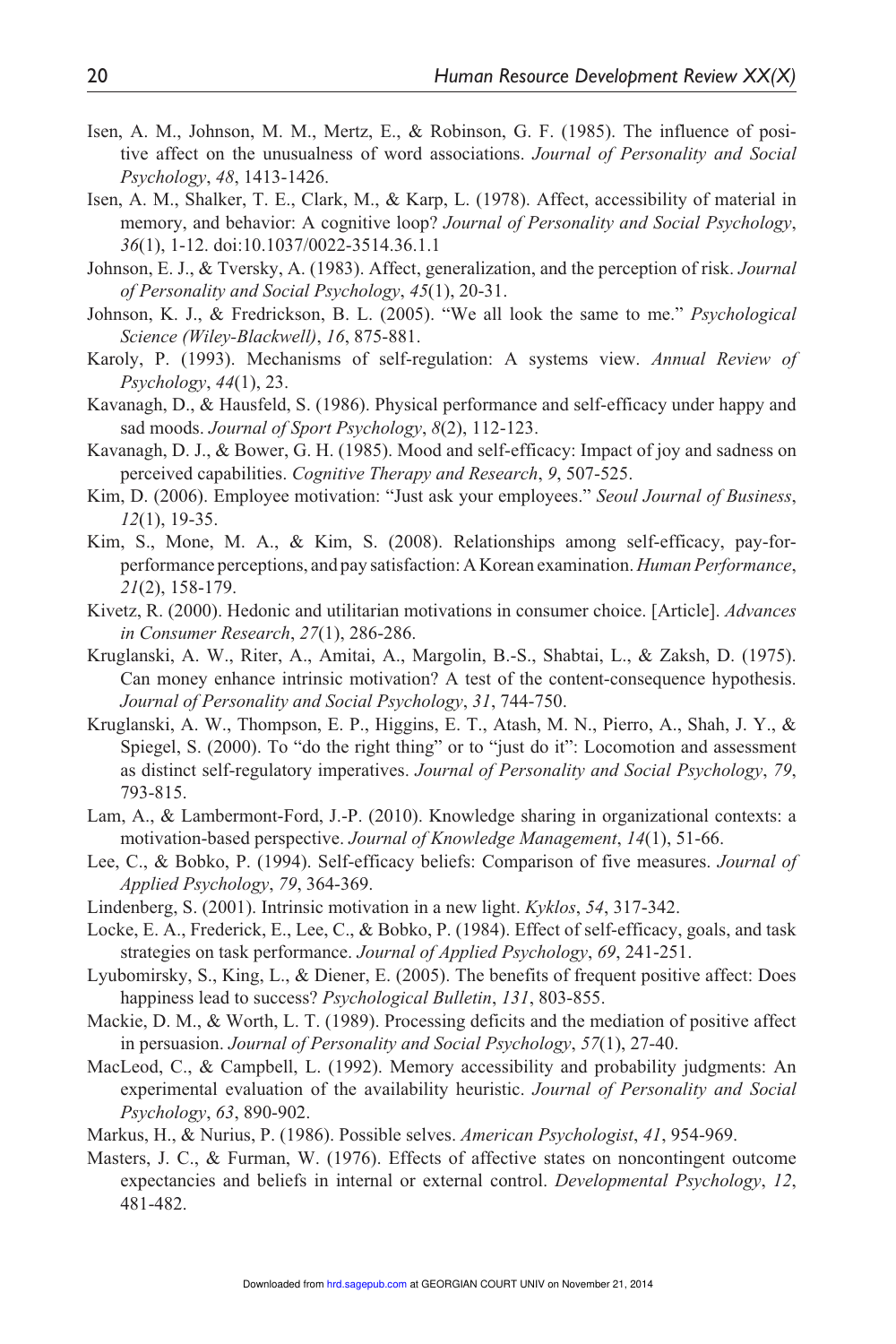- McColl-Kennedy, J. R., & Anderson, R. D. (2002). Impact of leadership style and emotions on subordinate performance. [Article]. *Leadership Quarterly*, *13*, 545.
- McGeer, P. L., & McGeer, E. G. (1980). Chemistry of mood and emotion. [Article]. *Annual Review of Psychology*, *31*(1), 273-307.
- McReynolds, P. (1971). *The nature and assessment of intrinsic motivation* (vol. 2). Palto Alto, CA: Science and Behavior Books.
- Mitchell, T. R. (1974). Expectancy models of job satisfaction, occupational preference, and effort: A theoretical, methodological, and empirical appraisal. *Psychological Bulletin*, *81*, 1053-1077.
- Morgan, C. T., King, R. A., Weisz, J. R., & Schopler, J. (1993). *Introduction to psychology* (7th ed.). New York, NY: Tata Mcgraw Hill Education.
- Murray, B. D., Muscatell, K. A., & Kensinger, E. A. (2011). Effects of emotion and age on performance during a think/no-think memory task. *Psychology and Aging*, *26*, 940-955.
- Newman, D. A., Joseph, D. L., & MacCann, C. (2010). Emotional intelligence and job performance: The importance of emotion regulation and emotional labor context. [Article]. *Industrial & Organizational Psychology*, *3*(2), 159-164.
- Nonaka, I. (1991). The knowledge-creating company. *Harvard Business Review*, *69*, 96-104.
- O'Curry, S., & Strahilevitz, M. (2001). Probability and mode of acquisition effects on choices between hedonic and utilitarian options. [Article]. *Marketing Letters*, *12*(1), 37-49.
- Okada, E. M. (2005). Justification effects on consumer choice of hedonic and utilitarian goods. [Article]. *Journal of Marketing Research (JMR)*, *42*(1), 43-53.
- Parrott, W. G. (2001). *Emotions in social psychology: Essential readings*. Philadelphia, PA: Psychology Press.
- Peterson, C., & Seligman, M. E. (1984). Causal explanations as a risk factor for depression: Theory and evidence. *Psychological Review*, *91*, 347-374.
- Pollach, I. (2011). The readership of corporate websites. *Journal of Business Communication*, *48*(1), 27-53.
- Raub, S., & Liao, H. (2012). Doing the right thing without being told: Joint effects of initiative climate and general self-efficacy on employee proactive customer service performance. *Journal of Applied Psychology*, *97*, 651-667.
- Russell, D., & McAuley, E. (1986). Causal attributions, causal dimensions, and affective reactions to success and failure. *Journal of Personality and Social Psychology*, *50*, 1174-1185.
- Šajeva, S. (2007). Identifying factors affecting motivation and loyalty of knowledge workers. [Article]. *Economics and Management*, *12*, 643-652.

Salovey, P., & Birnbaum, D. (1989). Influence of mood on health-relevant cognitions. *Journal of Personality and Social Psychology*, *57*, 539-551.

- Schwarz, N., Bless, H., Strack, F., Klumpp, G., Rittenauer-Schatka, H., & Simons, A. (1991). Ease of retrieval as information: Another look at the availability heuristic. *Journal of Personality and Social Psychology*, *61*, 195-202.
- Spence, K. W., & Goldstein, H. (1961). Eyelid conditioning performance as a function of emotion-producing instructions. *Journal of Experimental Psychology*, *62*, 291-294.
- Stajkovic, A. D., & Luthans, F. (1998). Self-efficacy and work-related performance: A metaanalysis. *Psychological Bulletin*, *124*, 240-261.
- Staw, B. M. (1976). *Intrinsic and extrinsic motivation*. Morristown, NJ: General Learning Press.
- Stenmark, D. (2000). *The role of intrinsic motivation when managing creative work*. Paper presented at the Management of Innovation and Technology. ICMIT 2000. Proceedings of the 2000 IEEE International Conference on (Vol. 1.). Goteborg, Sweden.